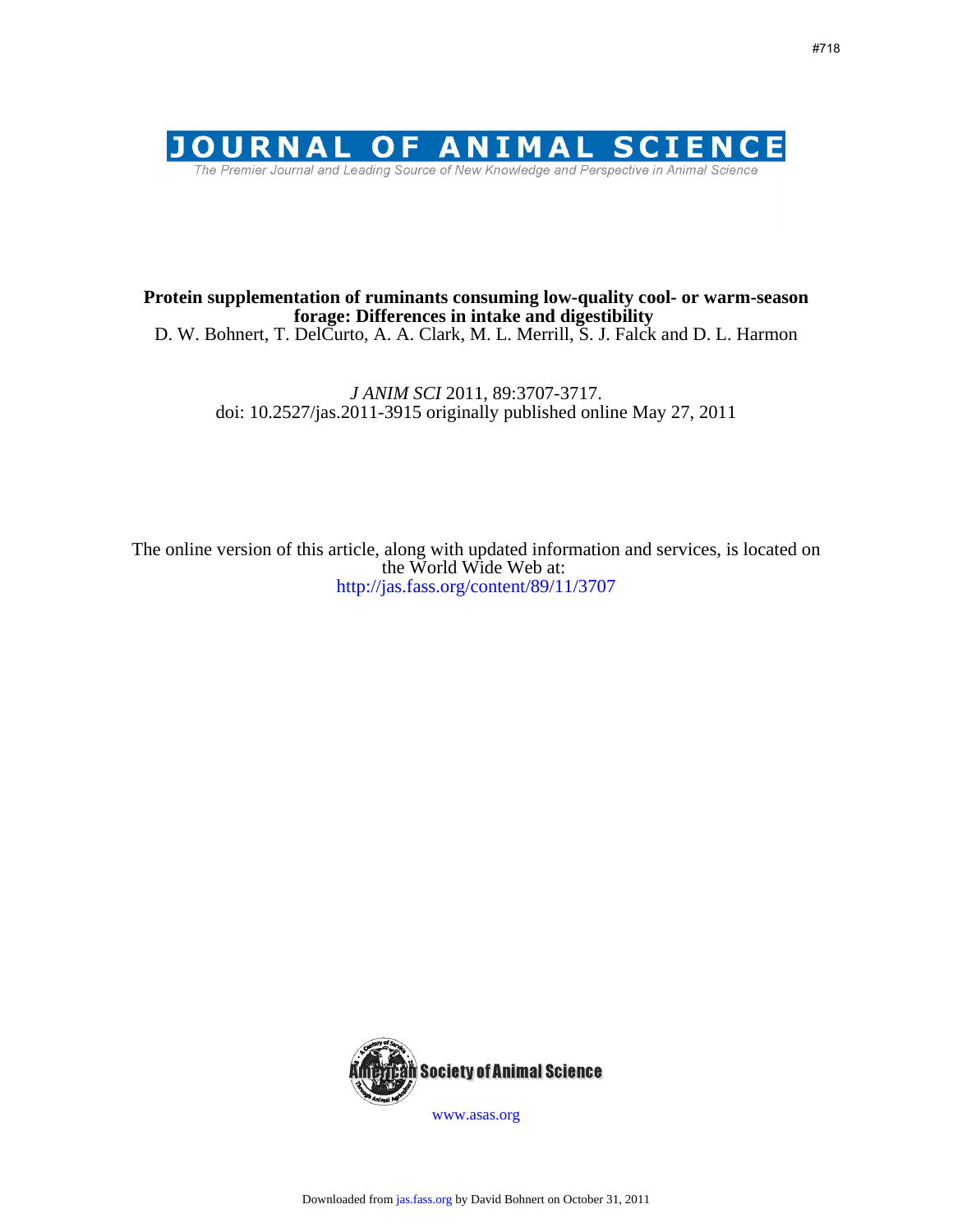# **Protein supplementation of ruminants consuming low-quality coolor warm-season forage: Differences in intake and digestibility**

**D. W. Bohnert,\*1 T. DelCurto,† A. A. Clark,‡ M. L. Merrill,§ S. J. Falck,# and D. L. Harmon**‖

\*Eastern Oregon Agricultural Research Center, Oregon State University, Burns 97720;

†Eastern Oregon Agricultural Research Center, Oregon State University, Union 97883;

‡Bureau of Land Management, Department of Interior, Colorado River District, Kingman, AZ 86401;

§University of California, Cooperative Extension, Alturas 96101; #Eastern Oregon Agricultural Research Center,

ARS-USDA, Burns 97720; and ‖University of Kentucky, Lexington 40546

**ABSTRACT:** An in situ study (Exp. 1) using 4 ruminally cannulated steers  $(343 \pm 11 \text{ kg of BW})$  in a completely randomized design was used to compare ruminal degradation characteristics of low-quality coolseason (C3; Kentucky bluegrass straw; *Poa pratensis*; 6.3% CP; DM basis) and warm-season (C4; tallgrass prairie; 5.7% CP; DM basis) forage. Four ruminally cannulated steers  $(252 \pm 8 \text{ kg of BW}; \text{Exp. 2})$  and 4 wethers  $(38 \pm 1 \text{ kg of BW};$  Exp. 3) were used in two 2  $\times$  2 factorial arrangements of treatments to determine the influence of supplemental CP (CPSupp; soybean meal; 0.09 and 0.19% of BW, CP basis, for steers and lambs, respectively) on nutrient intake and digestion of C3 and C4 forages. Steers and wethers were allotted to separate  $4 \times 4$  Latin squares that ran simultaneously with 20-d periods. In Exp. 1, C3 had a greater A fraction (fraction of total pool disappearing at a rate too rapid to measure) and effective degradability of DM and NDF compared with  $C4$  ( $P < 0.01$ ). In addition, C3 had a greater  $(P < 0.01)$  A fraction and effective degradability of N, whereas the C fraction (fraction of total pool unavailable in the rumen) was less  $(P < 0.01)$ than those for C4. Consequently, RDP accounted for 84.7% of total CP in C3 as compared with 66% for C4  $(P < 0.01)$ . In Exp. 2, a CPSupp  $\times$  forage interaction  $(P < 0.01)$  was noted for forage and total DMI, with CPSupp increasing intake of C4 by 47% and intake of C3 forage by only 7%. Dry matter digestibility responded similarly, with a CPSupp  $\times$  forage interaction  $(P = 0.05;$  CPSupp increased digestibility by 21\% with C4 and by 9% with C3 forage). In addition, CPSupp  $\times$ forage interactions were noted for ruminal liquid retention time  $(P = 0.02;$  CPSupp decreased retention by 3.6 h with C4 and by only 0.6 h with C3 forage) and particulate passage rate  $(P = 0.02;$  CPSupp increased passage by 46% with C4 and by 10% with C3 forage). As in Exp. 2, a CPSupp  $\times$  forage interaction ( $P = 0.01$ ; CPSupp increased digestibility by 18% with C4 and by 7% with C3 forage) was observed with DM digestibility in Exp. 3. In contrast, only N balance  $(P < 0.01)$  and N digestibility  $(P < 0.01)$  were affected by CPSupp. These data suggest that intake and digestion of lowquality C3 and C4 forages by ruminants are not similar and, more important, that the physiological response of ruminants to protein supplementation of low-quality forage is dependent on forage type.

**Key words:** cattle, forage, intake, protein, sheep, supplementation

*©2011 American Society of Animal Science. All rights reserved.* J. Anim. Sci. 2011. 89:3707–3717

### **INTRODUCTION**

Forages represent the predominant class of feed for cow-calf operations. Because of differences in plant variety, stage of maturity, and management practices, forages vary significantly with respect to quality parameters, such as DM digestibility, CP, and palatability. In addition, many ruminants consume low-quality forages (<7% CP) for extended periods during a year (Turner and DelCurto, 1991). To meet the nutritional needs of these animals, supplemental CP is often provided to increase forage intake (Lintzenich et al., 1995), DM digestibility (DelCurto et al., 1990), and BW gain (Bodine et al., 2001).

doi:10.2527/jas.2011-3915

Forage types can be grouped into cool season (**C3**) and warm season (**C4**). Physiological and biochemical differences distinguish C3 (first organic product during C fixation is 3-C 3-phosphoglycerate) from C4 (first organic product is the 4-C oxaloacetate) grasses (Lambers et al., 1998). It is generally assumed that C3

<sup>1</sup> Corresponding author: dave.bohnert@oregonstate.edu

Received January 26, 2011. Accepted May 19, 2011.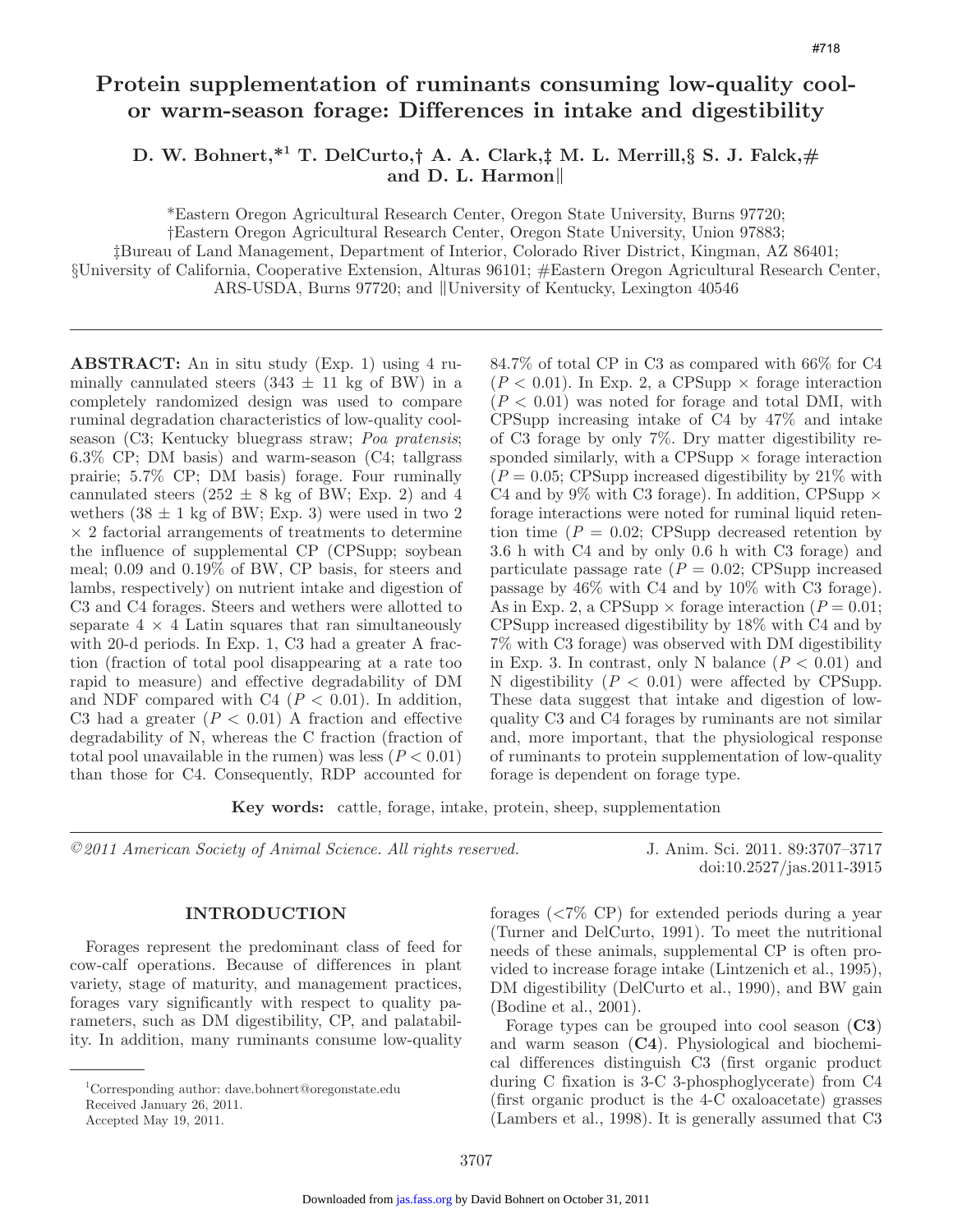grasses have greater nutritional quality than C4 grasses (Galyean and Goetsch, 1993; Barbehenn et al., 2004), which has been attributed to greater nonstructural carbohydrates and protein and less fiber (Wilson et al., 1983; Barbehenn and Bernays, 1992).

Despite agronomic research evaluating physiological differences between C4 and C3 grasses and nutritional research demonstrating the advantages of CP supplementation of ruminants consuming low-quality forage, data comparing the utilization of low-quality C3 vs. C4 grasses by ruminants is limited. Research does suggest that CP supplementation of ruminants consuming low-quality C3 forages does not increase forage DMI in a manner similar to that observed with C4 forages (Horney et al., 1996; Mathis et al., 2000; Bohnert et al., 2002a). Therefore, the objectives of this experiment were to compare in situ ruminal degradation of a C3 and C4 forage as well as intake and nutrient utilization of ruminants offered low-quality C4 and C3 hays with and without CP supplementation.

### **MATERIALS AND METHODS**

All experimental procedures used in this study were approved by the Oregon State University Institutional Animal Care and Use Committee.

## *Exp. 1. In Situ Degradation of a C3 and a C4 Low-Quality Forage*

Four ruminally cannulated Angus  $\times$  Hereford steers  $(343 \pm 11 \text{ kg of BW})$  were used in a completely randomized design to evaluate the ruminal degradation characteristics of low-quality C3 (Kentucky bluegrass straw; *Poa pratensis*) and C4 (tallgrass prairie from Oklahoma) forages containing 6.3 and 5.7% CP (DM basis), respectively (Table 1). Steers had ad libitum access to low-quality meadow hay (6.5% CP; DM basis) consisting of approximately 82% meadow foxtail (*Alopecurus pratensis* L.), with the majority of the remaining vegetation being rushes (*Juncus* spp.), sedges (*Carex* spp.), and blue wild rye (*Elymus triticoides* Buckley; Wenick et al., 2008). The steers were offered the low-quality meadow hay diet for at least 90 d before the start of Exp. 1.

Dacron bags  $(10 \times 20 \text{ cm}; \text{Ankom Technology Corp.},$ Fairport, NY) were labeled with a waterproof permanent marker and weighed, 4 g (air equilibrated) of ground (2 mm; Model 4 Wiley mill, Arthur H. Thomas, Philadelphia, PA) C3 or C4 forage was added, and the bags were sealed with an impulse sealer (TISH-200, TEW Electric Heating Equipment Co. Ltd., Taipei, Taiwan). Triplicate bags for each forage source were placed in a bucket containing warm water (39°C), and introduced into the rumen within 5 min. Bags were placed in a weighted polyester mesh bag within the rumen of each steer (0, 2, 8, 12, 24, 48, and 96 h) in reverse order, allowing all bags to be removed simultaneously. Three blank Dacron bags were incubated for 96 h and used to correct for microbial and feed contamination. Upon removal, the Dacron bags were rinsed under tap water until the effluent was clear and then dried at 55°C for 24 h. The dried triplicates were allowed to air equilibrate for 24 h at room temperature; weighed for residual DM; composited by steer, time, and forage type; and analyzed for NDF (Robertson and Van Soest, 1981) by using procedures modified for use in an Ankom 200 Fiber Analyzer (Ankom Technology Corp.). The NDF residue was then weighed and analyzed for N (Leco CN-2000, Leco Corp., St. Joseph, MI). Effective degradability values of DM, NDF, and N were determined as described by Hoffman et al. (1993), using a ruminal passage rate of  $2\%/h$  (Mass et al., 1999). Rumen-degradable protein was calculated as described by Ørskov and McDonald (1979), with RUP calculated as  $1 - RDP$ .

## *Exp. 2. Influence of CP Supplementation of C3 vs. C4 Forage on Intake, Digestibility, and Ruminal Fermentation by Steers*

Four ruminally cannulated Angus  $\times$  Hereford steers  $(252 \pm 8 \text{ kg of BW})$  were used in a  $4 \times 4$  Latin square design and housed in individual pens  $(2 \times 4 \text{ m})$  within an enclosed barn with continuous lighting. Treatments were arranged as a  $2 \times 2$  factorial (C3 or C4 with or without supplemental protein). The supplemented treatments were formulated to provide 100% of the estimated degradable intake protein requirement, assuming a microbial efficiency of 11% and an estimated forage intake of 2.5% BW (level 1; NRC, 2000). To minimize potential bias attributable to BW changes resulting from treatment regimens, the quantity of supplement provided in each period was based on initial BW at the beginning of the experiment. The amount of CP supplied by soybean meal (**SBM**) was 0.09% of BW/d. Soybean meal was supplemented by placement directly into the rumen via the ruminal cannula at 0700

Table 1. Feedstuff<sup>1</sup> nutrient content (DM basis)

| Nutrient,<br>² $\%$ | C <sub>4</sub> | C <sub>3</sub> | <b>SBM</b> |
|---------------------|----------------|----------------|------------|
| Exp. 1 and $2$      |                |                |            |
| CP                  | 5.7            | 6.3            | 52.6       |
| <b>OM</b>           | 93.8           | 90.5           | 92.6       |
| <b>NDF</b>          | 69.8           | 66.4           | 13.0       |
| ADF                 | 36.6           | 36.2           | 5.3        |
| <b>IADF</b>         | 19.1           | 19.0           | 2.5        |
| <b>NFC</b>          | 9.3            | 17.0           | 26.4       |
| <b>WSC</b>          | 8.8            | 14.1           | 16.3       |
| Exp. 3              |                |                |            |
| CP                  | 5.7            | 6.3            | 51.8       |
| ΟM                  | 93.2           | 90.0           | 92.6       |
| <b>NDF</b>          | 69.7           | 68.1           | 14.8       |
| ADF                 | 35.5           | 35.8           | 5.2        |
|                     |                |                |            |

 ${}^{1}C4$  = warm-season forage (tallgrass prairie hay);  $C3$  = cool-season forage (bluegrass straw);  $SBM =$  dehulled soybean meal.

 ${}^{2}$ IADF = indigestible ADF; NFC = nonfibrous carbohydrates; WSC = water-soluble carbohydrates.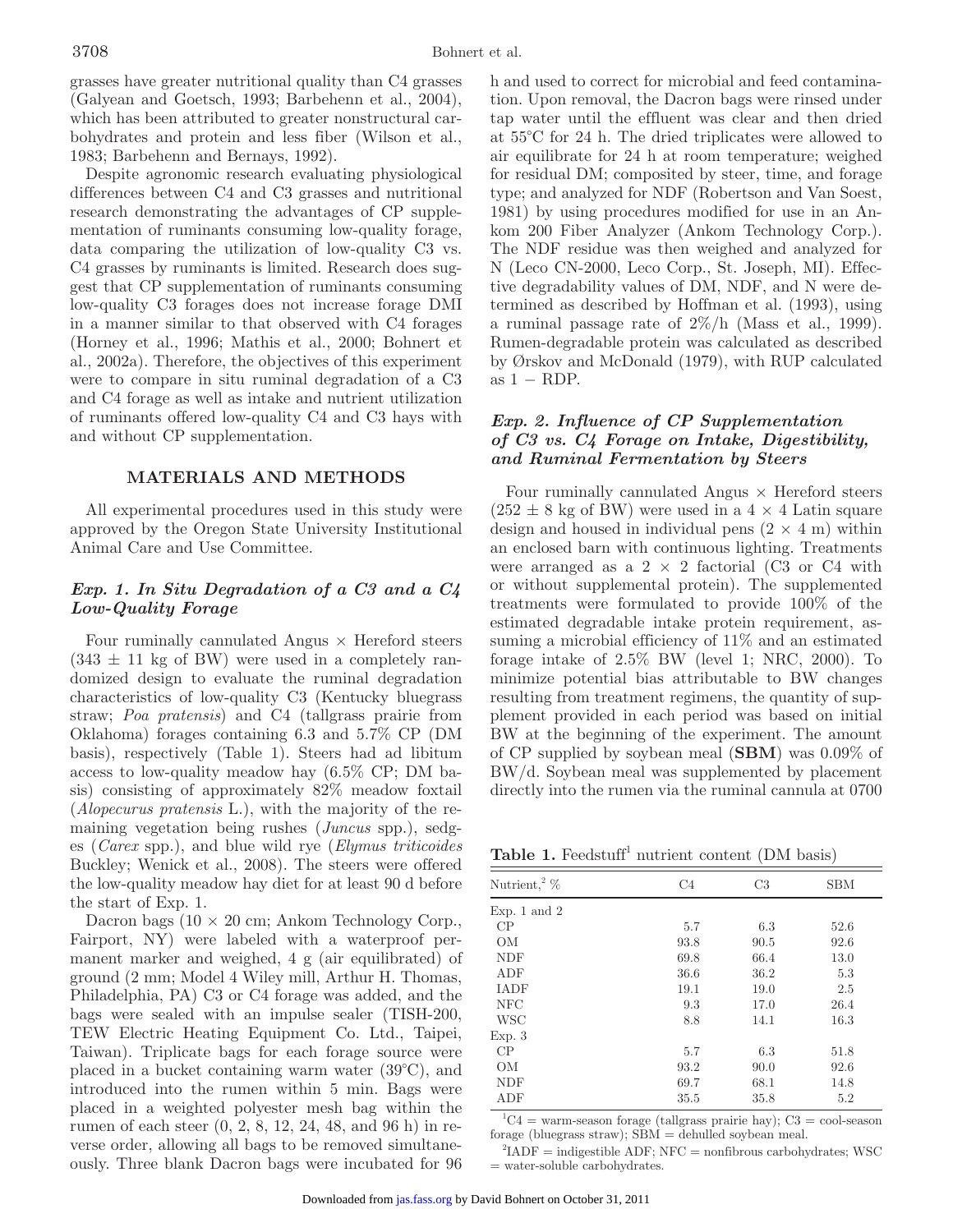h daily (**CPSupp**). Steers were provided continuous access to fresh water and chopped (4 to 8 cm; BC-900, Newhouse Manufacturing, Redmond, OR) C3 or C4 hay from Exp. 1. Forage was provided daily (0710 h) at 120% of the average intake for the previous 5 d, with feed refusals from the previous day determined before the 0700 h supplement feeding. A trace mineralized salt mix (22 g/d;  $\geq 96\%$  NaCl,  $\geq 0.20\%$  Mn,  $\geq 0.10\%$ Fe, ≥0.10% Mg, ≥0.05% S, ≥0.025% Cu, ≥0.01% Co,  $\geq$ 0.008% Zn, and  $\geq$ 0.007% I) was placed directly into the rumen daily. In addition, an intramuscular injection of vitamins A, D, and E was administered to each steer at the onset of the trial to safeguard against deficiency (500,000, 50,000, and 1,500 IU of vitamins A, D, and E, respectively; Vitamin E-AD 300, AgriLabs, St. Joseph, MO).

Experimental periods were 20 d, with at least 3 d allowed between periods, when steers were removed from individual pens and placed in a common outdoor pen  $(22 \times 34 \text{ m})$ . Between periods, steers were provided ad libitum access to the low-quality meadow hay referenced in Exp. 1 with continuous access to water. Intake measurement began on d 14 and concluded on d 18. On d 15, treatment effects on ruminal DM and indigestible ADF (**IADF**) were determined by manually removing the contents from the reticulorumen from each steer 4 h after feeding. The total ruminal contents were weighed, mixed by hand, and subsampled (approximately 400 g) in triplicate. The remaining ruminal contents were immediately replaced into the animal. Ruminal samples were weighed, dried in a forced-air oven (55°C; 96 h), reweighed for DM, ground to pass a 1-mm screen in a Wiley mill (Arthur H. Thomas), and composited within period and steer.

Samples of forages and SBM were collected on d 14 through 18, whereas orts were collected on d 15 through 19. Feed and orts samples were dried at 55°C for 48 h. Total fecal collection was conducted on d 16 to 20. Steers were fitted with harnesses and fecal bags on d 16 (0700 h). Bags were emptied once daily; feces were manually mixed; and a 2.5% subsample (wet weight) was obtained, weighed, dried for 96 h at 55°C, reweighed for DM, and composited by steer. Dried samples of hay, orts, and feces were ground as described above. Ground samples of forages and SBM were composited by period and daily orts were composited by steer (within period) on an equal-weight basis (5%, as fed). Feed, orts, and feces were analyzed for DM and OM (AOAC, 1990), N (Leco CN-2000, Leco Corp.), and NDF (Robertson and Van Soest, 1981) and ADF (Goering and Van Soest, 1970) by using procedures modified for use in an Ankom 200 Fiber Analyzer (Ankom Technology Corp.). Feed, orts, feces, and ruminal particulate samples were analyzed for IADF as described by Bohnert et al. (2002c; fecal recovery of IADF was  $102 \pm 4\%$ ). Digesta kinetics techniques, as described by Van Soest (1982), were used to determine IADF passage by dividing IADF intake by the quantity of IADF in the rumen 4 h after feeding.

On d 20, each steer was intraruminally pulse-dosed with 5 g of Co-EDTA in a 150-mL aqueous solution (Udén et al., 1980). The Co marker was administered throughout the rumen by injecting through a stainless steel probe with a perforated tip. Ruminal fluid (approximately 100 mL) was collected by suction strainer (Raun and Burroughs, 1962) immediately before dosing and at 3, 6, 9, 12, 18, and 24 h after dosing. Ruminal fluid pH was measured immediately after collection (Orion SA 520, American Instrument Exchange Inc., Haverhill, MA). Twenty milliliters of ruminal fluid was stored (−20°C) for later analysis of Co concentration, and 5 mL was acidified with 1 mL of  $25\%$  (wt/vol) meta-phosphoric acid and stored  $(-20^{\circ}C)$  for subsequent analysis of VFA and NH<sub>3</sub>-N. Frozen  $(-20^{\circ}C)$  ruminal samples were prepared for analysis by thawing, centrifuging  $(15,000 \times g$  for 10 min at room temperature for VFA and NH<sub>3</sub>-N, and  $2,000 \times g$  for 20 min at room temperature for Co), and collecting the supernatant. Cobalt was analyzed by atomic absorption using an air-acetylene flame (Model 351 AA/AE Spectrophotometer, Instrumentation Laboratory Inc., Lexington, MA). Ruminal liquid volume and liquid dilution rate were estimated by regressing the natural logarithm of Co concentration against sampling time as described by Warner and Stacy (1968). Volatile fatty acids were analyzed as described by Harmon et al.  $(1985)$ , and  $NH<sub>3</sub>$ -N was analyzed by a modification (sodium salicylate substituted for phenol) of the procedure described by Broderick and Kang (1980) using a UV-visible spectrophotometer (UV Mini 1240, Shimadzu Scientific Instruments, Columbia, MD).

## *Exp. 3. Influence of CP Supplementation of C3 vs. C4 Forage on Efficiency of N Use by Lambs*

Four wethers  $(38 \pm 1 \text{ kg of BW})$  were used in a 4  $\times$ 4 Latin square design. Wethers were provided continuous access to fresh water and the same low-quality C3 or C4 forage used in Exp. 1 and 2 (Table 1). Treatments were the same as described in Exp. 2; wethers were randomly allotted to treatments and housed in individual metabolism crates within an enclosed barn with continuous lighting. The quantity of supplemental CP provided (at 0700 h) was 0.19% of BW (CP basis). To minimize potential bias attributable to BW changes resulting from treatment regimens during each period, the quantity of supplement provided in each period was based on initial BW. Forage was provided at 120% of the previous 5-d average intake in 2 equal portions (0710 and 1700 h), with feed refusals from the previous day determined before supplement feeding at 0700 h. In addition, 35 g of a trace mineral salt mix (2.4% Ca, 2.3% P, 20.4% Na, 31.65% Cl, 0.2% K, 0.4% Mg, 0.1% S, 1,309 mg/kg of Mn, 2,046 mg/kg of Fe, 7 mg/kg of Cu, 1,930 mg/kg of Zn, 42 mg/kg of Co, 120 mg/kg of I, 16 mg/kg of Se,  $1,325$  IU/kg of vitamin E, and 552 and 50 kIU/kg of vitamins A and D, respec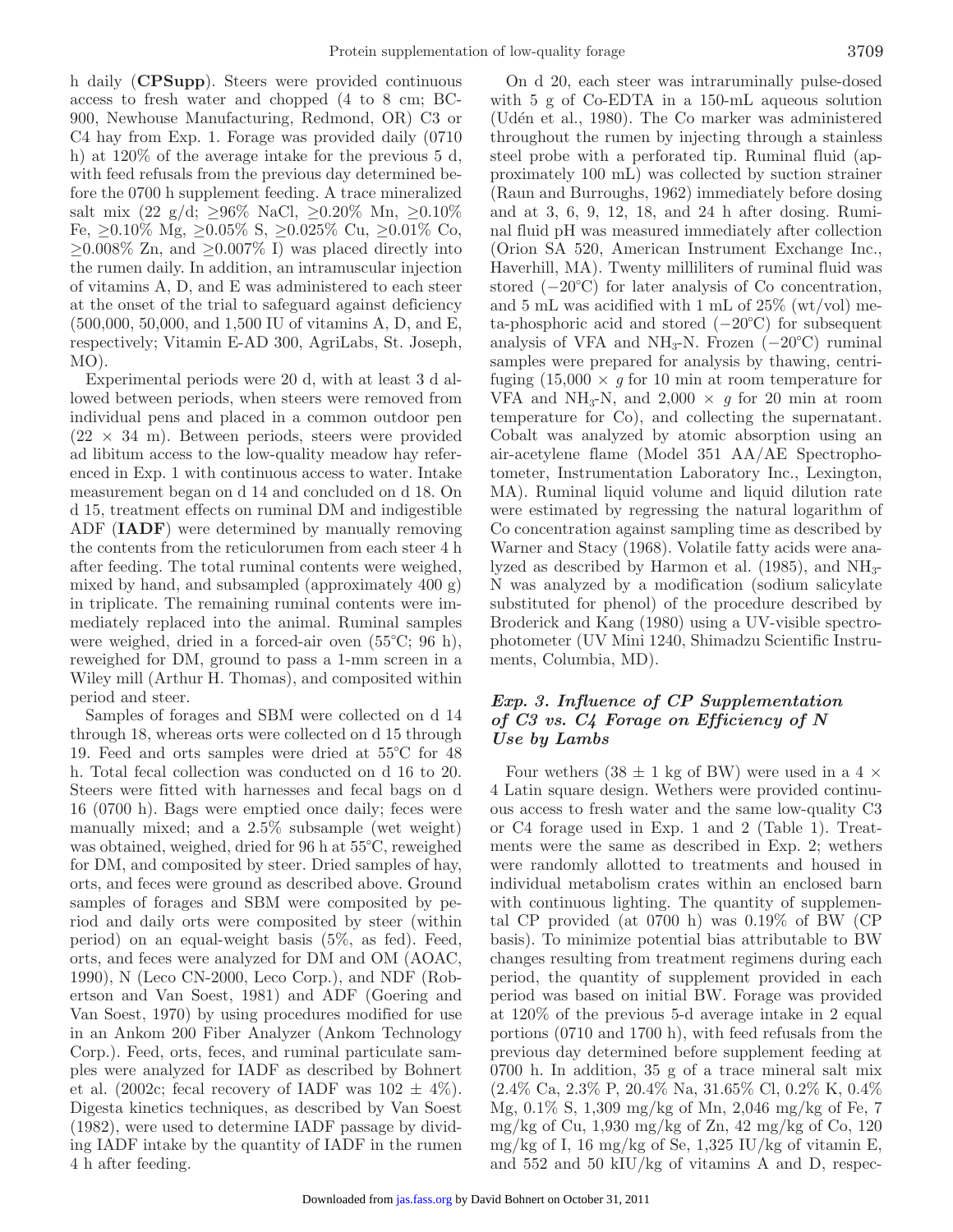tively) was provided daily to each lamb at 0700 h. In addition, an intramuscular injection of vitamins A, D, and E (200,000, 20,000, and 600 IU of vitamins A, D, and E, respectively; Vitamin E-AD 300, AgriLabs) was administered to each lamb at the onset of the trial to safeguard against deficiency.

Experimental periods were 20 d, with at least 3 d allowed between periods to remove wethers from metabolism crates. Intake was determined on d 14 through 18. In addition, samples of forages and SBM were collected on d 14 to 18, whereas orts were collected on d 15 to 19. Samples of feed  $(100 \text{ g})$  and orts  $(10\% \text{ wet weight})$  were dried at 55°C for 48 h. On d 16 to 20, total fecal and urine output was collected. Urine was composited daily by wether (50% of total; weight basis) and stored (4°C). Sufficient 6 *N* HCl (approximately 25 mL) was added to urinals daily to maintain urine  $pH < 5$  to minimize bacterial growth and N loss. A subsample of each daily fecal sample (7.5%; weight basis) was dried at 55°C for 96 h for calculation of fecal DM. On d 16 to 20, 10 mL of blood was collected from a jugular vein 4 h after forage feeding by using a heparinized syringe (2 mL of 10,000 USP units/mL of heparin solution was drawn into a 10-mL syringe and then dispensed back into the vial; the remaining residue within the syringe resulted in a heparinized syringe). Blood samples were immediately transferred to Vacutainer tubes (catalog number 0268360, Fisher Scientific, Waltham, MA), placed on ice for transport to the laboratory, and centrifuged  $(5,000 \times g$  for 15 min; 4<sup>o</sup>C), and plasma was harvested and stored  $(-20^{\circ}C)$ .

Dried samples were ground as described in Exp. 2. Samples of ground forages and SBM were composited by period, and daily orts were composited by lamb within period. Feed, orts, and fecal samples were analyzed for DM, OM (AOAC, 1990), and NDF (Robertson and Van Soest, 1981) and ADF (Goering and Van Soest, 1970) by using procedures modified for use in an Ankom 200 Fiber Analyzer (Ankom Technology Corp.). Feed, orts, fecal, and urine samples were analyzed for N using a Leco CN-2000 instrument (Leco Corp.). Plasma samples were assayed for urea-N following the manual procedure described by Marsh et al. (1965) by using a UV-visible spectrophotometer.

## *Statistical Analyses*

*Exp. 1.* Kinetic variables for DM, NDF, and N digestibility were estimated with SAS software (SAS Inst., Inc., Cary NC) by using the modified nonlinear regression procedure described by Fadel (2004). Data were analyzed with steer as the experimental unit with the GLM procedure of SAS. The model included steer and forage type. Means were separated using LSD protected by a significant *F*-test ( $P \leq 0.05$ ).

*Exp. 2.* Intake and digestibility data were analyzed as a  $4 \times 4$  Latin square with the GLM procedure of SAS. The model included period, steer, and treatment. Because the treatment structure consisted of a  $2 \times 2$  factorial, orthogonal contrasts were used to partition specific treatment effects. Contrast statements included the main effects comparing forage type (C3 vs. C4 forage) and supplementation (CPSupp vs. not supplemented). In addition, the interaction of main effects was evaluated (forage type  $\times$  supplementation). Ruminal pH,  $NH<sub>3</sub>-N$ , and VFA data, collected at the fixed times after feeding, were analyzed using the RE-PEATED statement with the MIXED procedure of SAS. The model included period, treatment, time, and treatment  $\times$  time. In addition, steer was used to specify variation (using the RANDOM statement). Steer (period  $\times$  treatment) was used as the SUBJECT and autoregression (i.e., AR1) was determined to be the most appropriate covariance structure based on the Akaike information criterion. The same contrasts noted above were used to partition the treatment sums of squares. If no treatment  $\times$  time interactions were detected ( $P$ ) 0.10), measurements were averaged and the treatment means were compared as described above.

*Exp. 3.* Data were analyzed as described in Exp. 2. Plasma urea-N was analyzed using the REPEATED statement with the MIXED procedure of SAS. The model included period, treatment, day, and treatment  $\times$  day. In addition, lamb was used to specify variation (using the RANDOM statement). Lamb (period  $\times$ treatment) was used as the SUBJECT and autoregression (i.e., AR1) was used as the covariance structure based on the Akaike information criterion. The same contrasts noted above were used to partition treatment sums of squares.

### **RESULTS AND DISCUSSION**

## *Exp. 1*

The C3 and C4 forages had similar percentages (DM basis) of CP, NDF, ADF, and IADF (Table 1). However, the cool-season forage had greater concentrations of nonfibrous carbohydrates (17.0% vs. 9.3%) and watersoluble carbohydrates (14.1 vs. 8.8%) compared with the warm-season forage.

It is generally assumed that C3 forages are of greater nutritional quality than C4 forages (Caswell et al., 1973; Galyean and Goetsch, 1993; Barbehenn et al., 2004) at a similar phenological stage because of differences in the proportions and arrangements of tissues resulting from the different photosynthetic pathways used by C3 and C4 plants (Akin, 1989; Lambers et al., 1998). There have been studies comparing the ruminal degradation characteristics of moderate- to high-quality C3 and C4 forages (Mertens and Loften, 1980; Mitchell et al., 1997; Coblentz et al., 2004), but to our knowledge, this is the first study that directly compared the ruminal degradation of low-quality ( $\leq 6.5\%$  CP) cool- and warm-season forages.

The A fraction (soluble fraction; total pool disappearing at a rate too rapid to measure) of DM and NDF was greater for C3 compared with C4  $(P < 0.01)$ ,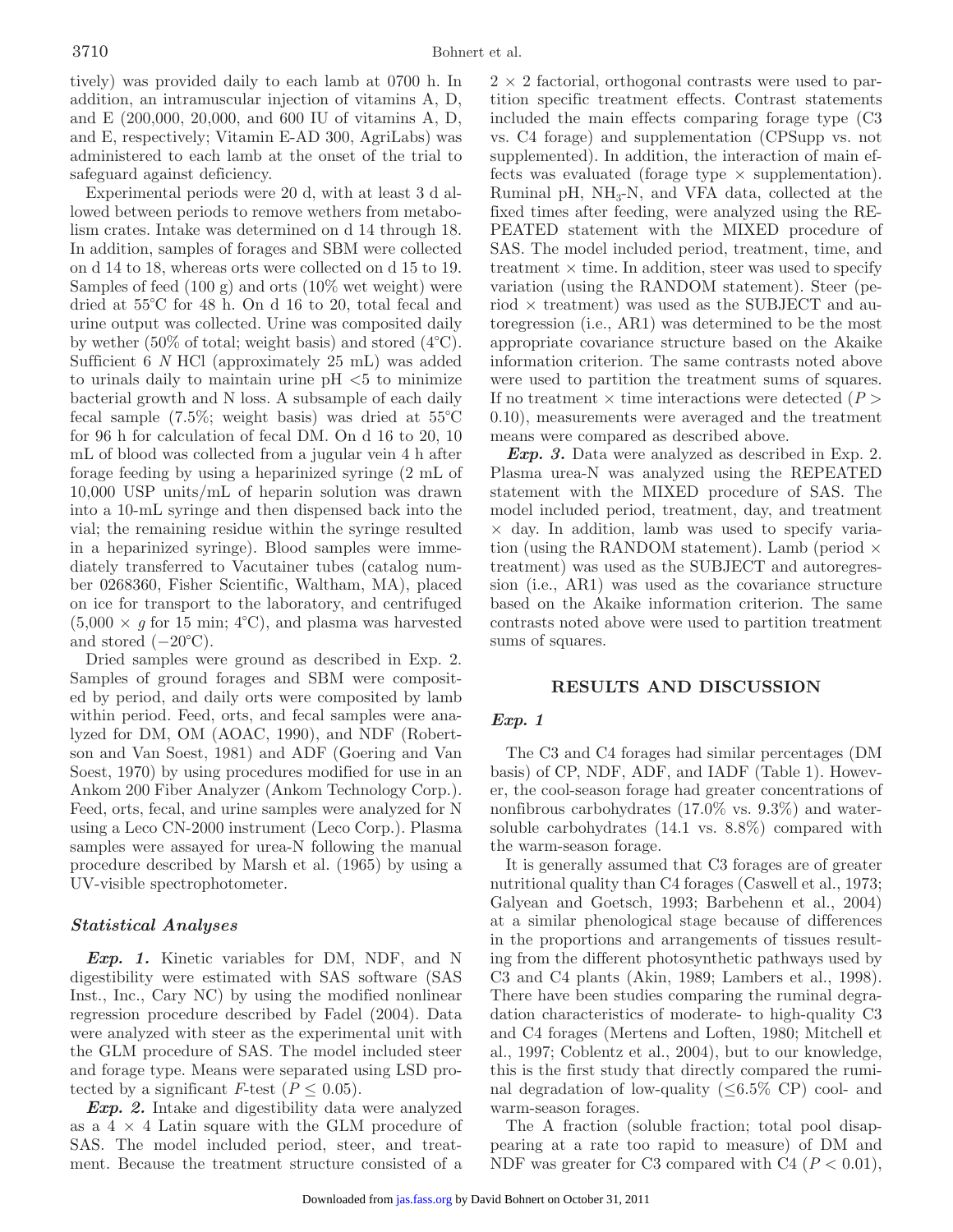with no differences in B (degradable fraction; total pool disappearing at a measurable rate) and C (undegradable fraction; total pool unavailable in the rumen) fractions or lag time ( $P \geq 0.17$ ; Table 2). The greater A fraction for C3 is most likely a result of the greater nonfibrous carbohydrate and water-soluble carbohydrate concentrations (Table 1). Furthermore, the lack of differences in the B and C fractions as well as the lag time of DM and NDF support this assumption. Our lack of a difference in lag time for C3 and C4 contrasts with the work of Mertens and Loften (1980), in which the authors noted a decreased lag time with fescue and orchardgrass (C3 forages) compared with coastal burmudagrass (C4 forage). However, the forages used by Mertens and Loften (1980) ranged from 14 to 16% CP compared with the 6% CP forages used in our study. It is possible that differences in the species, maturity, and quality of forages used in the 2 studies may have resulted in different effects on lag time.

Both DM  $(P = 0.09)$  and NDF  $(P = 0.12)$  fractional rates of degradation tended to be greater for C3 than C4. In addition, the effective degradability values of DM  $(54 \text{ vs. } 48\%)$  and NDF  $(47 \text{ vs. } 41\%)$  were greater  $(P < 0.01)$  for C3 than C4. This agrees with numerous studies demonstrating that C3 forages have a greater extent of digestion than do C4 forages (Mertens and Loften, 1980; Reid et al., 1988; Galloway et al., 1991; Coblentz et al., 2004). However, to our knowledge, our study is the first that has directly compared ruminal degradation characteristics of low-quality C3 and C4 forages with similar concentrations of CP, NDF, and ADF.

All ruminal N degradation variables were influenced  $(P < 0.01)$ , or tended to be influenced  $(P \le 0.11)$ , by forage type (Table 2). Similar to what was observed with DM and NDF, the A fraction for N was 36% greater  $(P < 0.01)$  for C3 than C4. However, the degradable N pool (B fraction) tended to be approximately 6% less  $(P = 0.11)$  for C3 than C4, whereas the C fraction was  $79\%$  greater  $(P < 0.01)$  for C4 than C3. These data, along with the tendency for the rate of N degradation to be greater for C3 than C4 ( $P = 0.07$ ), resulted in an effective N degradability for C3 that was 10% greater than that observed for C4 ( $P < 0.01$ ; 89.4 vs. 80.9%). These results are in contrast to those reported by Mathis et al. (2001), in which the authors noted no difference in the A, B, or C fractions or the rate of degradation in N pools across 3 warm-season forages (Bermuda grass, forage sorghum, tallgrass prairie) and 1 cool-season forage (brome). It is not clear why there

| Degradation parameter                                            | C <sub>4</sub> | $\rm C3$ | SEM <sup>1</sup> | $P$ -value |
|------------------------------------------------------------------|----------------|----------|------------------|------------|
| DM                                                               |                |          |                  |            |
| Fraction, $\frac{2}{\%}$                                         |                |          |                  |            |
| А                                                                | 20.89          | 24.20    | 0.277            | < 0.01     |
| B                                                                | 55.48          | 53.95    | 1.255            | 0.45       |
| $\overline{C}$                                                   | 23.62          | 21.85    | 1.121            | 0.34       |
| Lag time, h                                                      | 3.80           | 3.27     | 0.440            | 0.47       |
| $K_{\mathrm{d}}^3$ , %/h                                         | 1.92           | 2.48     | 0.159            | 0.09       |
| Effective degradability, $\frac{4}{\%}$                          | 47.94          | 53.95    | 0.547            | < 0.01     |
| <b>NDF</b>                                                       |                |          |                  |            |
| Fraction,<br>² $\%$                                              |                |          |                  |            |
| A                                                                | 6.98           | 11.55    | 0.358            | < 0.01     |
| B                                                                | 69.46          | 65.99    | 1.347            | 0.17       |
| $\overline{C}$                                                   | 23.56          | 22.46    | 1.067            | 0.52       |
| Lag time, h                                                      | 4.76           | 4.20     | 0.458            | 0.46       |
| $K_{\rm d}$ , %/h                                                | 1.88           | 2.42     | 0.175            | 0.12       |
| Effective degradability, $\%$                                    | 41.04          | 47.03    | 0.665            | < 0.01     |
| Ν                                                                |                |          |                  |            |
| Fraction, $\%$ of total N                                        |                |          |                  |            |
| А                                                                | 31.36          | 42.70    | 1.144            | < 0.01     |
| B                                                                | 49.59          | 46.74    | 0.902            | 0.11       |
| $\mathcal{C}$                                                    | 19.05          | 10.56    | 0.400            | < 0.01     |
| $K_{\rm d}$ , %/h                                                | 4.07           | 6.86     | 6.47             | 0.07       |
| Effective degradability, $\frac{4}{\%}$                          | 80.93          | 89.43    | 0.401            | < 0.01     |
| RDP, $% \mathcal{L}_{\mathrm{F}}$ & $\times$ RDP, $^{5}$ % of CP | 65.96          | 84.72    | 0.304            | < 0.01     |
| $\mathbf{RUP}^6$                                                 | 34.04          | 15.28    | 0.314            | < 0.01     |

**Table 2.** Degradation parameters of a low-quality cool-season (C3) and a low-quality warm-season (C4) forage (Exp. 1)

 $n = 4$ .

 $A^2A$  = soluble fraction (total pool disappearing at a rate too rapid to measure); B = degradable fraction (total pool disappearing at a measurable rate); C = undegradable fraction (total pool unavailable in the rumen). 3 Fractional rate constant.

<sup>4</sup>Calculated as  $A + {B \times [(K_d/(K_d + Kp)]},$  where *K*p was the ruminal passage rate, which was set at  $2\%/h$ (Hoffman et al., 1993). The units used for  $K_d$  in the equation were per hour.

5 Calculated as described by Ørskov and McDonald (1979).

 ${}^6$ Calculated as 1 – RDP.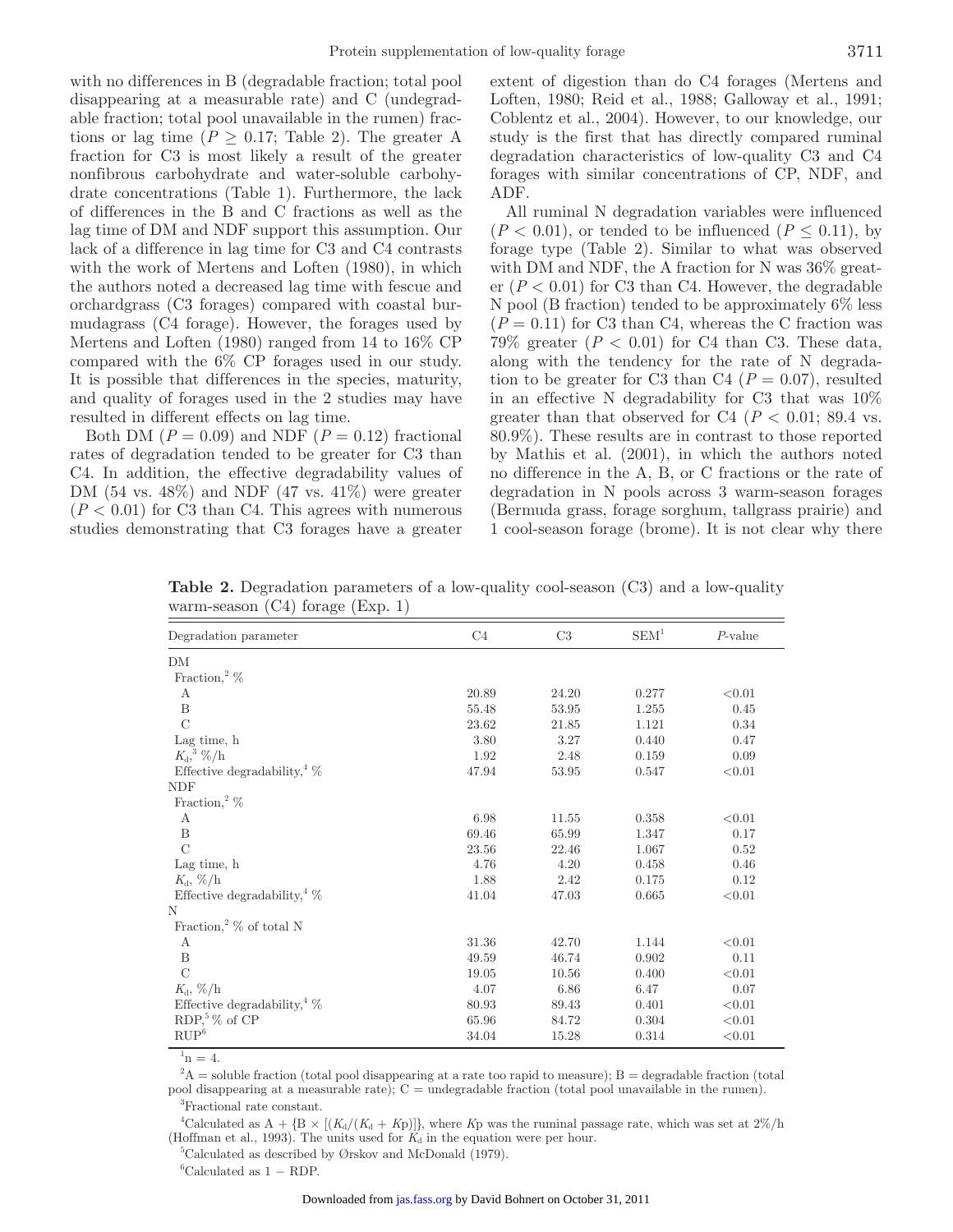### 3712 Bohnert et al.

|                           | Treatment      |           |       |           |                  | $P$ -value <sup>2</sup> |               |                         |
|---------------------------|----------------|-----------|-------|-----------|------------------|-------------------------|---------------|-------------------------|
| Item                      | C <sub>4</sub> | $C4 + CP$ | C3    | $C3 + CP$ | SEM <sup>1</sup> | CP vs.<br>no CP         | $C4$ vs. $C3$ | CPSupp<br>$\times$ type |
| DMI, $g/kg$ of BW         |                |           |       |           |                  |                         |               |                         |
| Forage                    | 15.6           | 22.9      | 23.7  | 25.3      | 0.6              | < 0.01                  | < 0.01        | < 0.01                  |
| Soybean meal              | 0.0            | 1.7       | 0.0   | 1.7       |                  |                         |               |                         |
| Total                     | 15.6           | 24.6      | 23.7  | 27.0      | 0.6              | < 0.01                  | < 0.01        | < 0.01                  |
| OM intake, $g/kg$ of BW   |                |           |       |           |                  |                         |               |                         |
| Forage                    | 14.7           | 21.4      | 21.6  | 23.1      | 0.6              | < 0.01                  | < 0.01        | < 0.01                  |
| Soybean meal              | 0.0            | 1.6       | 0.0   | 1.6       |                  |                         |               |                         |
| Total                     | 14.7           | 23.0      | 21.6  | 24.7      | 0.61             | < 0.01                  | < 0.01        | < 0.01                  |
| N intake, $g/kg$ of BW    | 0.147          | 0.356     | 0.228 | 0.385     | 0.007            | < 0.01                  | < 0.01        | < 0.01                  |
| NDF intake, $g/kg$ of BW  | 10.8           | 16.0      | 15.6  | 16.9      | 0.5              | < 0.01                  | < 0.01        | < 0.01                  |
| Apparent digestibility, % |                |           |       |           |                  |                         |               |                         |
| DM                        | 42.8           | 51.8      | 49.7  | 54.2      | 0.9              | < 0.01                  | < 0.01        | 0.05                    |
| OM                        | 45.6           | 54.6      | 53.6  | 58.5      | 0.9              | < 0.01                  | < 0.01        | 0.05                    |
| N                         | 28.4           | 54.5      | 37.5  | 55.2      | 3.5              | < 0.01                  | 0.21          | 0.27                    |
| <b>NDF</b>                | 43.5           | 50.0      | 48.0  | 52.7      | 1.7              | 0.02                    | 0.07          | 0.61                    |

**Table 3.** Nutrient intake and digestibility by steers consuming low-quality cool-season (C3) and warm-season (C4) grass hay with or without soybean meal (CP) supplementation (Exp. 2)

 $n = 4$ .

 ${}^{2}CPSupp = CP$  supplementation; type = forage type.

was a differential response between our study and that of Mathis et al. (2001); however, differences in the species of forages compared, or the samples obtained, may be partially responsible. For example, it is worth noting that our results for the A, B, and C fractions of the N pool for the only forage common to both studies, tallgrass prairie, yielded results comparable with those of Mathis et al. (2001; 31.4 vs. 32.2, 49.6 vs. 50.4, and 19.0 vs. 17.5, respectively). Consequently, ruminal degradation characteristics may not be consistent across all C3 and C4 forages.

The RDP content of C3 was  $28\%$  greater  $(P < 0.01)$ and the RUP was  $55\%$  less ( $P < 0.01$ ), as a percentage of total CP, than the RDP content of C4 (Table 2). This agrees with other data indicating that cool-season forages have a greater proportion of CP as RDP and less as RUP than do warm-season forages (Mullahey et al., 1992; Mitchell et al., 1997; Coblentz et al., 2004). These data increase the body of work suggesting that cool-season forages provide more rumen-available N for fermentation and microbial protein production than do warm-season forages.

## *Exp. 2*

*Intake and Digestibility.* We noted CPSupp  $\times$ forage interactions  $(P < 0.01)$  for forage and total DM and OM intake, N intake, and NDF intake by steers (Table 3). In each instance, the C4 forage had decreased overall intake, and intake increased more with CPSupp than with the C3 forage (Table 3). As an example, overall forage DMI was 19.2 g/kg of BW for steers consuming unsupplemented C4 compared with 24.5 g/kg of BW for steers consuming unsupplemented C3. In addition, the difference in forage DMI between unsupplemented and CPSupp C3 was  $23.7$  and  $25.3$  g/

kg of BW, respectively (7% increase). In contrast, forage DMI was  $15.6$  and  $22.9$  g/kg of BW for unsupplemented and CPSupp C4, respectively, a 47% increase.

It is generally believed that CPSupp of low-quality forage (<7% CP) increases forage intake (Paterson et al., 1994; Moore and Kunkle, 1995; Mathis, 2003). This assumption is based almost exclusively on research with C4 forages (McCollum and Galyean, 1985; Del-Curto et al., 1990; Köster et al., 1996). However, forage intake has not been reported to increase in most studies with CPSupp of low-quality C3 forages (Mathis et al., 2000; Bohnert et al., 2002a,b; Currier et al., 2004). Our data suggest the forage intake response to CPSupp in ruminants consuming low-quality forage is dependent on forage type. A probable explanation for this is that forage intake with low-quality C3 forages is often maximized without CPSupp. For example, greater forage intake is routinely observed (forage DMI >1.7% of BW) in almost all studies with low-quality C3 forages, resulting in no increase in forage intake attributable to CPSupp (Mathis et al., 2000; Bohnert et al., 2002a,b; Currier et al., 2004). In contrast, intake of low-quality C4 forages is almost never maximized without CPSupp (routinely less than 1% of BW) and has been shown to increase with CPSupp from 30 to 100% compared with unsupplemented controls (DelCurto et al., 1990; Köster et al., 1996; Mathis et al., 1999).

A potential reason for the differences noted above in forage intake with CPSupp of C3 and C4 forages may be related to NDF intake. Mertens (1985, 1994) suggested that DMI is maximized when NDF intake is approximately 12.5 g⋅kg of  $BW^{-1}·d^{-1}$ . Our data and other research seem to support this hypothesis. In the current study, NDF intake of the unsupplemented C4 was below 12.5 g⋅kg of BW<sup>-1</sup>⋅d<sup>-1</sup> (10.8 g⋅kg of BW<sup>-1</sup>⋅d<sup>-1</sup>) and increased to 16.0 g⋅kg of BW<sup>-1</sup>⋅d<sup>-1</sup> with CPSupp (result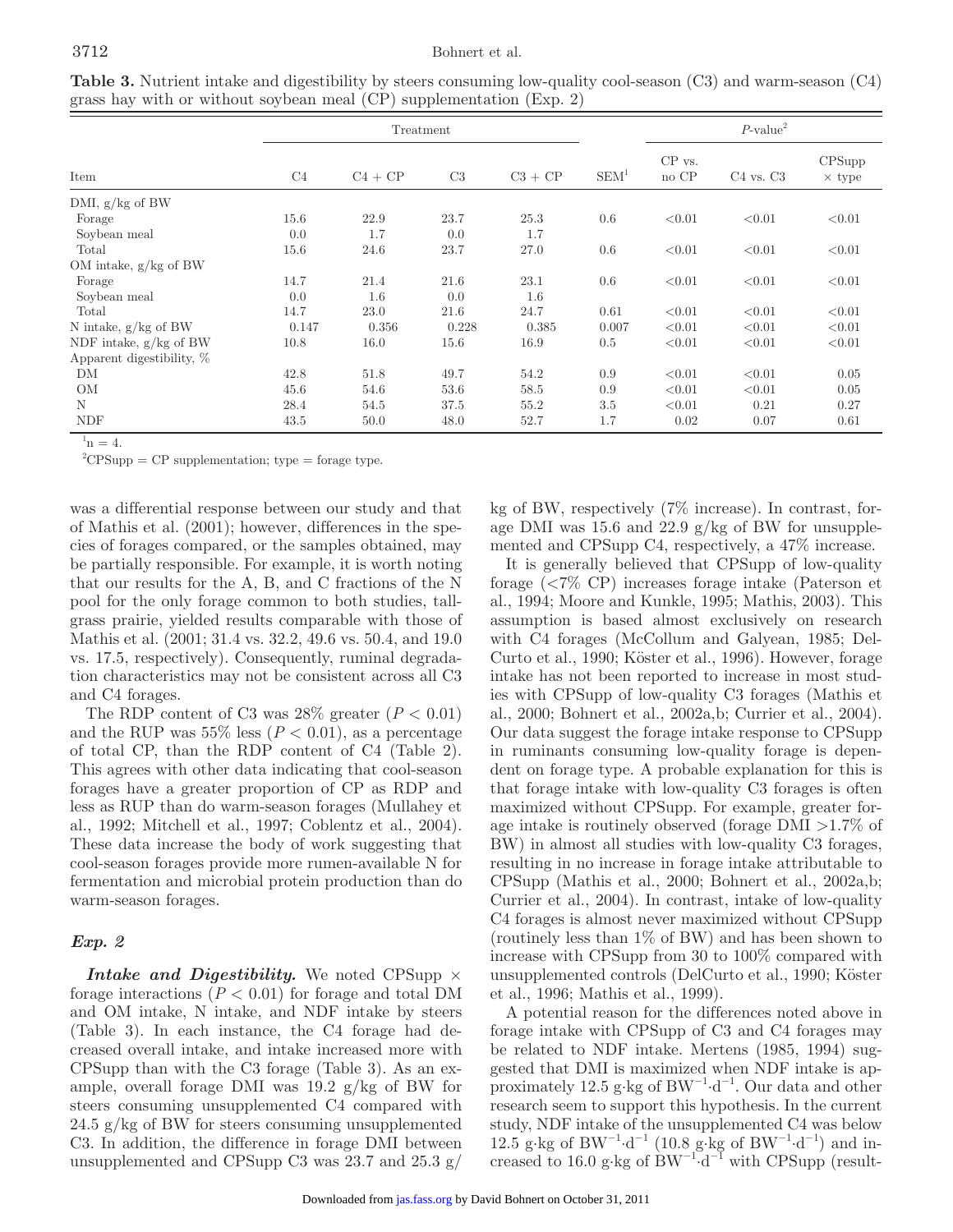ing in an almost 50% increase in forage intake), whereas NDF intake was already above 12.5 g⋅kg of BW<sup>-1</sup>⋅d<sup>-1</sup>, and we noted a minimal (less than 7%) change in forage intake with CPSupp for the C3 forage. Our results with the C3 forage are comparable with those noted by Bohnert et al. (2002a,b), in which NDF intake by unsupplemented steers and lambs consuming C3 forage was above 12.5 g⋅kg of BW<sup>-1</sup>⋅d<sup>-1</sup> (13.9 and 13.0, respectively) and averaged 15.1 and 13.8 g⋅kg of BW<sup>-1</sup>⋅d<sup>-1</sup> in steers and lambs provided CPSupp, respectively, with no statistical difference in forage intake attributable to CPSupp. Likewise, other studies (Galloway et al., 1991; Mathis et al., 2000) have noted that NDF intake was above 12.5 g⋅kg of  $BW^{-1}·d^{-1}$  for unsupplemented ruminants consuming C3 forage and did not increase forage intake with CPSupp. In contrast to these results, NDF intake in unsupplemented ruminants consuming C4 forages was less than 12.5 g⋅kg of BW<sup>-1</sup>⋅d<sup>-1</sup> in the studies by DelCurto et al. (1990), Köster et al. (1996), and Bandyk et al. (2001; 6.4, 5.1, and 8.2 g⋅kg of BW<sup>-1</sup>⋅d<sup>-1</sup>, respectively) and increased to 14.3, 11.3, and 13.3 g∙kg of BW<sup>-1</sup>⋅d<sup>-1</sup>, respectively, with supplementation. Each of these studies reported a statistical increase in intake of C4 forages attributable to CPSupp.

Another possible explanation for the difference in forage intake response with CPSupp of C3 and C4 forages is OM intake. Moore et al. (1999), in a thorough review of the effects of supplementation on voluntary forage intake, suggested that when forage OM intake is greater than 1.75% of BW, it should not be expected to increase further with supplementation. In the current study and in the studies by Mathis et al. (2000) and Bohnert et al. (2002a,b), forage OM intake was greater than 17.5 g⋅kg of BW<sup>-1</sup>⋅d<sup>-1</sup> for unsupplemented ruminants consuming C3 with no increase in forage intake noted with CPSupp. In addition, Mathis et al. (2000) reported that when forage OM intake was greater than  $17.5$  g⋅kg of BW<sup>-1</sup>⋅d<sup>-1</sup> for steers consuming bermudagrass hay (C4), no increase in forage intake was observed with CPSupp. Unsupplemented C4 forage OM intake in the current study was 14.7 g⋅kg of BW<sup>-1</sup>⋅d<sup>-1</sup> and increased to 21.4 g⋅kg of  $BW^{-1}·d^{-1}$  with CPSupp. This agrees with most other studies using low-quality C4 forages, in which forage OM intake was less than 17.5 g∙kg of  $BW^{-1}d^{-1}$  without supplementation and increased with CPSupp (Lintzenich et al., 1995; Köster et al., 1996; Mathis et al., 2000). It should be noted that studies have been conducted with ruminants in which forage OM intake less than 1.75% resulted in no increase with CPSupp (Horney et al., 1996; Currier et al., 2004). Nevertheless, based on the forage NDF and OM intakes observed in the current experiment, it is not surprising that differences in forage intake were noted between C4 and C3. The available data suggest that low-quality C3 forages are consumed in greater amounts (BW basis) than are low-quality C4 forages. As a result, CPSupp of low-quality C3 forages often results in little or no increase in forage intake, whereas CPSupp of C4 forages routinely results in a 30 to 100% increase in forage intake.

Apparent digestibility of DM and OM responded similarly to intake, with CPSupp  $\times$  forage type interactions  $(P = 0.05;$  Table 3). Dry matter digestibility averaged approximately 47 and 52% for C4 and C3, respectively, and increased by 21 and 9%, respectively, with CPSupp. Likewise, OM digestibility averaged 50 and 56% and increased 20 and 9% with CPSupp for C4 and C3, respectively. Neutral detergent fiber digestibility tended  $(P = 0.07)$  to be greater for C3 compared with C4 forage, whereas N and NDF apparent digestibility increased with CPSupp  $(P < 0.03)$ .

Apparent diet digestibility values of low-quality C3 (Horney et al., 1996; Weder et al., 1999; Bohnert et al., 2002a,b) and C4 (DelCurto et al., 1990; Köster et al., 1996; Mathis et al., 1999) forages have been reported to increase with CPSupp. In addition, most studies have noted that C3 forages are more digestible than C4 forages (Mertens and Loften, 1980; Reid et al., 1988; Galloway et al., 1991; Coblentz et al., 2004). Our data support this observation, with DM and NDF apparent digestibility averaging almost 6 percentage points greater for C3 than C4. In addition, this agrees with the increase in effective DM and NDF degradability values noted for C3 compared with C4 in Exp. 1. We are aware of no additional data that has directly compared the in vivo digestibility of low-quality C3 and C4 forages; nevertheless, Foster et al. (1996) noted that NDF and ADF in vitro digestibility values of C3 forages were greater than those for C4 forages sampled at the same time throughout the year. The greater degradability of C3 compared with C4 has been suggested to be related to differences in proportions and arrangements of tissues, such as the degradability of mesophyll cells and parenchyma bundle sheath cells (Akin, 1989; Galyean and Goetsch, 1993). In addition, diet digestibility is positively correlated with voluntary DMI (Minson and Wilson, 1994), which corroborates our data. Consequently, the increased diet digestibility frequently noted with C3 forages most likely contributes to the greater forage intake often observed with C3 compared with C4 forages.

*Ruminal Fermentation.* Treatment  $\times$  time interactions ( $P \leq 0.02$ ) were noted for ruminal NH<sub>3</sub>-N and molar proportions of acetate, propionate, and acetate:propionate. However, after considering the nature of the interactions, we concluded that discussing treatment means would facilitate interpretation and discussion of the data while still providing an effective understanding of the overall treatment effects. Ruminal NH3-N for the unsupplemented treatments averaged 0.64 and 0.52 m*M* for C4 and C3, respectively. Previous research has suggested that the ruminal  $NH<sub>3</sub>-N$  concentration required for maximal growth of rumen microbes ranges from 1.18 to 2.94 m*M* for in vivo fermentation (Slyter et al., 1979) and 2.94 m*M* for in vitro fermentation (Satter and Slyter, 1974). We can assume, based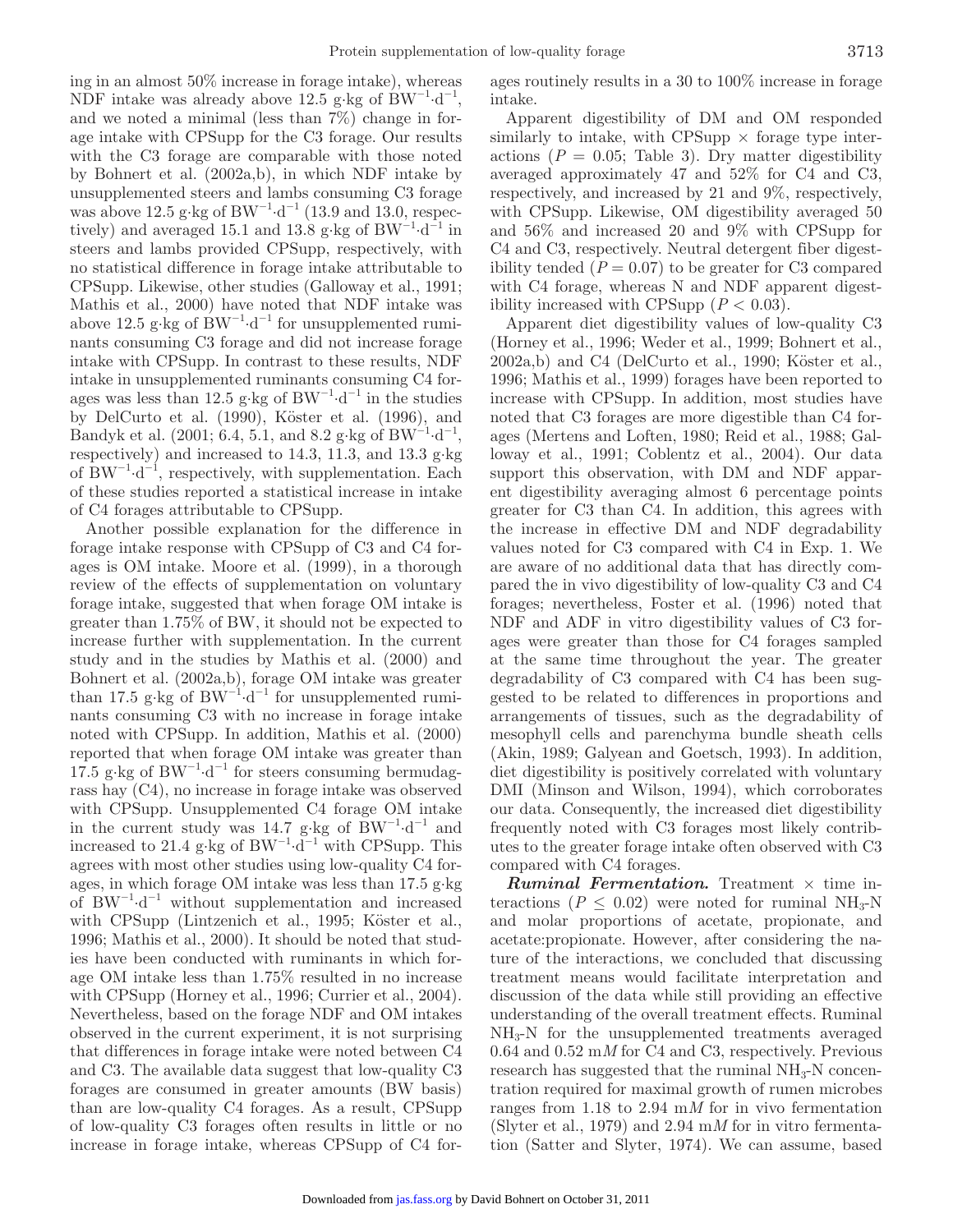on these data, that ruminal  $NH<sub>3</sub>-N$  was limiting for maximal ruminal fermentation in the unsupplemented treatments. In response to supplementation, we noted a CPSupp  $\times$  forage interaction ( $P = 0.02$ ; Table 4), in which supplemental SBM increased average ruminal NH<sub>3</sub>-N 134\% with the C4 forage and 335\% with the C3 forage. This supports the majority of past research with low-quality forages, which has consistently demonstrated increased ruminal  $NH<sub>3</sub>-N$  with CPSupp (Köster et al., 1996; Mathis et al., 1999; Bohnert et al., 2002c). In addition, given the greater proportion of forage CP as RDP for C3 (Table 2), it is probable that ruminal  $NH<sub>3</sub>-N$  production was greater with C3 than C4, especially given the observed differences in DMI, which should potentially yield greater ruminal  $NH<sub>3</sub>-N$ concentrations with C3.

Ruminal pH was not affected by CPSupp  $(P = 0.23;$ Table 4); however, C3 did have lower average pH compared with C4 ( $P = 0.04$ ; 6.52 vs. 6.65). Ruminal pH never declined below 6.3 (data not shown) for all treatments and sampling times. This is within the range considered adequate to maintain fiber digestion and support the growth of cellulolytic bacteria provided other nutrients are present in adequate amounts (Yokoyama and Johnson, 1988). No CPSupp  $\times$  forage type interaction was noted for ruminal pH  $(P = 0.46)$ .

Total VFA were greater with CPSupp  $(P = 0.03; 79.4)$ vs. 71.1 m*M*; Table 4), which was expected because the quantity of supplement provided increased the fermentable substrate available to the ruminal microflora. Molar proportions of the branched-chain VFA isovalerate  $(P = 0.01)$  and valerate  $(P = 0.01)$  increased and isobutyrate tended to increase  $(P = 0.10)$  with CPSupp. This was anticipated because branch-chain VFA arise from fermentation of the branched-chain amino acids present in SBM (Leng, 1973). The molar proportion of acetate was less with C3 than C4  $(P < 0.01)$ , whereas proportions of propionate, butyrate, isovalerate, and valerate were greater  $(P < 0.01)$ . In addition, with the lesser acetate and greater propionate, the acetate:propionate was less with C3 than C4 (*P* < 0.01; 3.9 vs. 5.4), suggesting greater energetic efficiency with the C3 forage.

Ruminal fluid and particulate dynamics were affected by forage type and supplemental CP (Table 4). Ruminal liquid volume was less  $(P < 0.01)$  for C4 than C3 (234 and 311 mL/kg of BW, respectively; Table 4) and was not affected by CPSupp  $(P = 0.28)$ , whereas liquid dilution rate increased with CPSupp ( $P = 0.03$ ) and for C3 compared with C4 ( $P < 0.01$ ). A CPSupp  $\times$ forage interaction  $(P = 0.02)$  was noted for liquid retention time, with CPSupp decreasing retention time by 24% (15.3 to 11.7 h) with the C4 forage, whereas little change was noted with C3.

A CPSupp  $\times$  forage interaction was also noted for IADF intake  $(P < 0.01$ ; Table 4), with intake increasing by  $45\%$  (2.9 to 4.2 g/kg of BW) with CPSupp of C4 forage, whereas intake of C3 increased by only 7%  $(4.4 \text{ to } 4.7 \text{ g/kg of BW})$ . In addition, we observed a  $CPSupp \times forage interaction for IADF passage rate (P)$  $= 0.02$ ; C4 averaged 1.6%/h and C3 averaged 2.0%/h with CPSupp, increasing passage rates by 46 and 10% for C4 and C3, respectively. Likewise, ruminal outflow

**Table 4.** Ruminal fermentation dynamics of steers consuming low-quality cool-season (C3) and warm-season (C4) grass hay with or without soybean meal (CP) supplementation (Exp. 2)

|                                                                   | Treatment      |           |       |           |                  | $P$ -value <sup>2</sup> |               |                         |
|-------------------------------------------------------------------|----------------|-----------|-------|-----------|------------------|-------------------------|---------------|-------------------------|
| Item                                                              | C <sub>4</sub> | $C4 + CP$ | C3    | $C3 + CP$ | SEM <sup>1</sup> | CPSupp<br>vs. no CP     | $C4$ vs. $C3$ | CPSupp<br>$\times$ type |
| $NH_3-N$ , m $M$                                                  | 0.64           | 1.50      | 0.52  | 2.26      | 0.13             | < 0.01                  | 0.05          | 0.02                    |
| pН                                                                | 6.70           | 6.60      | 6.54  | 6.51      | 0.05             | 0.23                    | 0.04          | 0.46                    |
| Total VFA, $mM$                                                   | 66.8           | 78.0      | 75.4  | 80.7      | 3.0              | 0.03                    | 0.11          | 0.37                    |
| $VFA$ , mol/100 mol                                               |                |           |       |           |                  |                         |               |                         |
| Acetate                                                           | 76.9           | 76.4      | 71.2  | 70.0      | 0.5              | 0.11                    | < 0.01        | 0.54                    |
| Propionate                                                        | 14.2           | 14.5      | 18.0  | 18.4      | 0.3              | 0.22                    | < 0.01        | 0.82                    |
| Isobutyrate                                                       | 0.49           | 0.55      | 0.55  | 0.61      | 0.03             | 0.10                    | 0.13          | 0.97                    |
| Butyrate                                                          | 7.8            | 7.7       | 9.3   | 9.7       | 0.31             | 0.56                    | < 0.01        | 0.48                    |
| Isovalerate                                                       | 0.34           | 0.48      | 0.42  | 0.56      | 0.04             | 0.01                    | 0.08          | 0.99                    |
| Valerate                                                          | 0.30           | 0.40      | 0.61  | 0.72      | 0.03             | 0.01                    | < 0.01        | 0.88                    |
| Acetate: propionate ratio                                         | 5.5            | $5.3\,$   | 4.0   | $3.8\,$   | 0.1              | 0.16                    | < 0.01        | 0.95                    |
| Ruminal liquid                                                    |                |           |       |           |                  |                         |               |                         |
| Volume, mL/kg of BW                                               | 220            | 249       | 306   | 316       | 16               | 0.28                    | < 0.01        | 0.56                    |
| Dilution rate, $\%/h$                                             | 6.5            | 8.7       | 10.5  | 11.0      | 0.5              | 0.03                    | < 0.01        | 0.13                    |
| Retention time, h                                                 | 15.3           | 11.7      | 9.7   | 9.1       | 0.5              | < 0.01                  | < 0.01        | 0.02                    |
| Ruminal IADF <sup>3</sup>                                         |                |           |       |           |                  |                         |               |                         |
| IADF intake, $g/kg$ of BW                                         | 2.9            | 4.2       | 4.4   | 4.7       | 0.1              | < 0.01                  | < 0.01        | < 0.01                  |
| Fill, $g/kg$ of BW                                                | 9.5            | 9.3       | 9.6   | 9.1       | 0.5              | 0.55                    | 0.92          | 0.79                    |
| Passage rate, $\%/h$                                              | 1.3            | 1.9       | 1.9   | 2.1       | 0.06             | < 0.01                  | < 0.01        | 0.02                    |
| Outflow, g $\cdot$ kg of BW <sup>-1</sup> $\cdot$ h <sup>-1</sup> | 0.119          | 0.176     | 0.184 | 0.196     | 0.006            | < 0.01                  | < 0.01        | < 0.01                  |

 $n = 4$ .

 ${}^{2}CPSupp = CP$  supplementation; type = forage type.

 ${}^{3}$ IADF = indigestible ADF.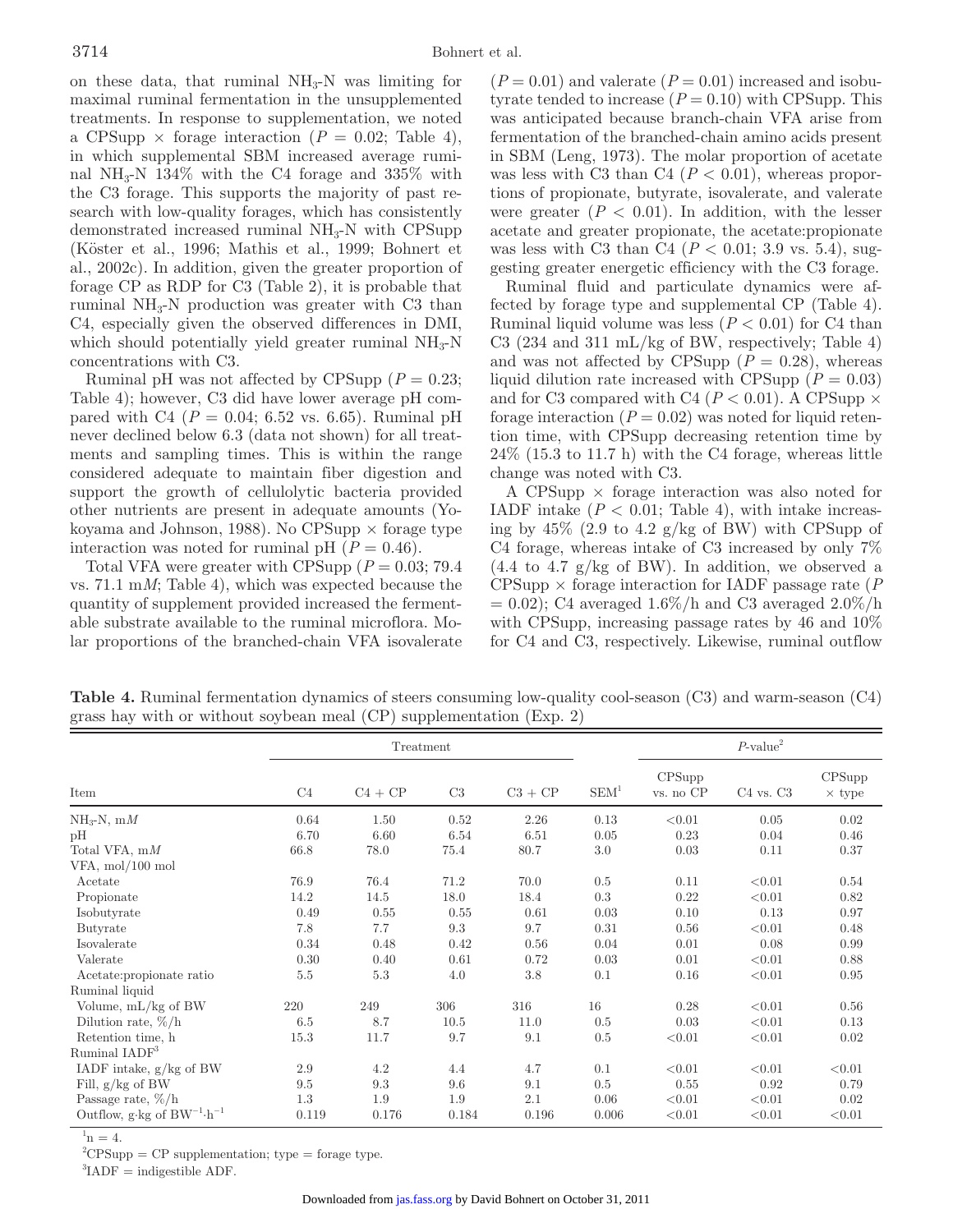of IADF increased by 48% with CPSupp of C4, whereas IADF outflow increased by  $6\%$  with C3 (CPSupp  $\times$ forage interaction;  $P < 0.01$ ). Nevertheless, ruminal IADF fill was not affected by CPSupp or forage type  $(P > 0.54)$ . This supports the theory that, with lowquality diets, ruminants consume feed to an amount that matches the capacity of the gastrointestinal tract to accommodate digesta (Mertens, 1994).

#### *Exp. 3*

Forage and total DMI by lambs tended  $(P = 0.06)$  to be greater for C3 than C4 forage (Table 5), with total DMI increasing with CPSupp  $(P < 0.01)$ . In addition, total OM intake was greater with CPSupp  $(P < 0.01)$ . It is worth noting that there tended to be CPSupp  $\times$ forage type interactions for both forage and total DMI  $(P = 0.11)$  and forage and total OM intake  $(P = 0.09)$ , similar to differences observed in Exp. 2. However, 2 principal differences between forage intake in Exp. 2 and that observed in Exp. 3 are worth mentioning. All treatments in the current experiment resulted in NDF intakes greater than 12.5  $g/kg$  of BW (ranging from 17.8 to 20.0  $g/kg$ ) and OM intakes greater than 1.75% of BW (ranging from 2.40 to 2.67%). Consequently, as noted in Exp. 2, we did not anticipate a forage intake response to CPSupp on the basis of observed NDF

(Mertens, 1985, 1994) and OM (Moore et al., 1999) intakes. Our statistical design did not allow for the direct comparison of forage intake between steers and lambs (Exp. 2 and 3); nevertheless, it is not clear what caused the lambs consuming unsupplemented C4 to have proportionally greater intakes of NDF and OM and, consequently, no response to CPSupp compared with steers on the same treatment in Exp. 2. It is interesting that cattle are normally expected to have greater intakes, as a proportion of BW, than sheep (Rees and Little, 1980; Reid et al., 1988, 1990); however, this did not appear to occur in the present study. Nitrogen intake increased with CPSupp  $(P < 0.01$ ; Table 5) and was greater for C3 than C4 forage  $(P = 0.01)$  because of a greater intake and greater CP concentration in the C3 forage (6.3 vs. 5.7%; Table 1).

Apparent total tract DM and OM digestibility had CPSupp  $\times$  forage interactions ( $P \leq 0.01$ ; Table 5). Supplementation increased DM and OM digestibility values for both forages; however, both DM and OM digestibility values increased by 18% with CPSupp of C4 forage compared with approximately 7% for C3. This is comparable with the results reported in Exp. 2. Apparent NDF digestibility tended  $(P = 0.09)$  to be greater with C3 than C4, which, again, is comparable with the results of Exp. 2. Similarly, apparent total tract N digestibility increased with CPSupp  $(P < 0.01)$  and was

**Table 5.** Nutrient intake, diet digestibility, and N balance of lambs consuming low-quality cool-season (C3) and warm-season (C4) grass hay with or without soybean meal (CP) supplementation (Exp. 3)

|                                               | Treatment |           |       |           |                  | $P$ -value <sup>2</sup> |               |                         |
|-----------------------------------------------|-----------|-----------|-------|-----------|------------------|-------------------------|---------------|-------------------------|
| Item                                          | C4        | $C4 + CP$ | C3    | $C3 + CP$ | SEM <sup>1</sup> | CPSupp<br>vs. no CP     | $C4$ vs. $C3$ | CPSupp<br>$\times$ type |
| DMI, g/kg of BW                               |           |           |       |           |                  |                         |               |                         |
| Forage                                        | 25.8      | 27.8      | 29.5  | 28.2      | 0.9              | 0.69                    | 0.06          | 0.11                    |
| Soybean meal                                  | 0.0       | $3.6\,$   | 0.0   | 3.6       |                  |                         |               |                         |
| Total                                         | 25.8      | 31.4      | 29.5  | 31.8      | 0.89             | < 0.01                  | 0.06          | 0.11                    |
| OM intake, g/kg of BW                         |           |           |       |           |                  |                         |               |                         |
| Forage                                        | 24.0      | 25.9      | 26.7  | 25.4      | 0.79             | 0.70                    | 0.22          | 0.09                    |
| Soybean meal                                  | 0.0       | 3.4       | 0.0   | 3.4       |                  |                         |               |                         |
| Total                                         | 24.0      | 29.3      | 26.7  | 28.7      | 0.79             | < 0.01                  | 0.22          | 0.09                    |
| NDF intake, $g/kg$ of BW                      | 17.8      | 19.7      | 20.0  | 19.6      | 0.59             | 0.25                    | 0.13          | 0.09                    |
| N intake, $g/kg$ of BW                        | 0.246     | 0.558     | 0.288 | 0.577     | 0.008            | < 0.01                  | 0.01          | 0.21                    |
| Apparent digestibility, $\%$                  |           |           |       |           |                  |                         |               |                         |
| DM                                            | 44.7      | 52.8      | 48.9  | 52.4      | 0.54             | < 0.01                  | 0.01          | 0.01                    |
| OM                                            | 46.7      | 55.0      | 52.4  | 56.4      | 0.40             | < 0.01                  | < 0.01        | < 0.01                  |
| <b>NDF</b>                                    | 46.7      | 50.0      | 50.4  | 51.2      | 1.2              | 0.14                    | 0.09          | 0.33                    |
| ADF                                           | 41.7      | 44.6      | 46.0  | 46.5      | 1.7              | 0.36                    | 0.12          | 0.51                    |
| N                                             | 35.3      | 65.2      | 36.5  | 63.0      | 1.2              | < 0.01                  | 0.68          | 0.20                    |
| N excretion, $g/kg$ of BW                     |           |           |       |           |                  |                         |               |                         |
| Fecal                                         | 0.159     | 0.195     | 0.183 | 0.214     | 0.007            | < 0.01                  | 0.02          | 0.72                    |
| Urinary                                       | 0.065     | 0.221     | 0.080 | 0.261     | 0.017            | < 0.01                  | 0.15          | 0.50                    |
| N balance, g/kg of BW                         | 0.022     | 0.143     | 0.025 | 0.102     | 0.019            | < 0.01                  | 0.35          | 0.30                    |
| Digested N retained, $\%$                     | 23.4      | 39.2      | 23.2  | 27.9      | 9.6              | 0.33                    | 0.57          | 0.59                    |
| Plasma urea-N, $mM$<br>$\sim$ 1 $\sim$ $\sim$ | 2.2       | 4.9       | 3.0   | 6.6       | 0.28             | < 0.01                  | < 0.01        | 0.14                    |

 $n = 4$ .

 ${}^{2}CPSupp = CP$  supplementation; type = forage type.

3 Apparent total tract digestibility.

<sup>4</sup>Calculated as [daily N retention (g/kg of BW)/daily N digested (g/kg of BW)]  $\times$  100.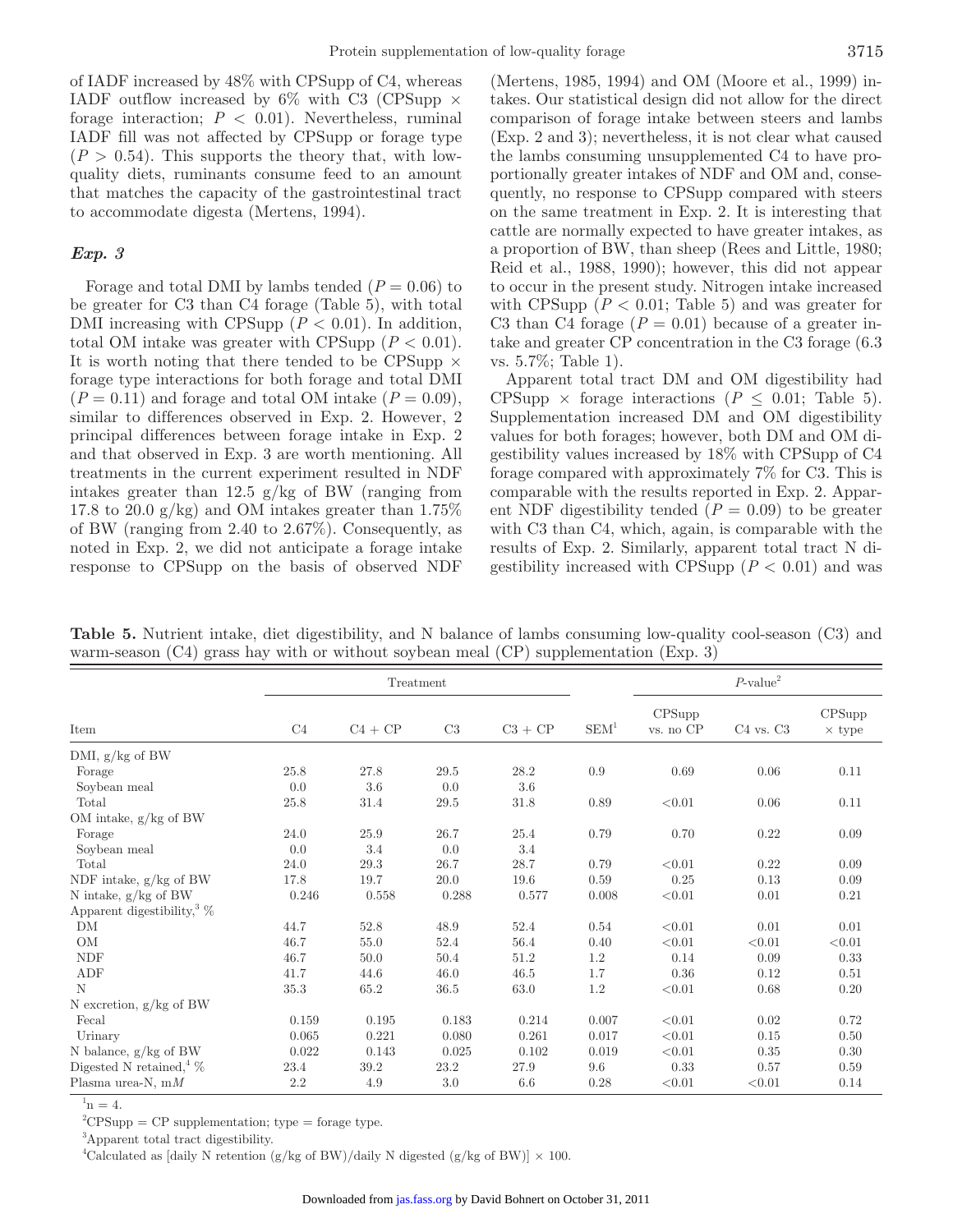not affected by forage type  $(P = 0.68)$ . No differences were noted for apparent total tract ADF digestibility  $(P > 0.12)$ .

Fecal and urinary N excretion, as well as N balance, increased  $(P < 0.01$ ; Table 5) with CPSupp, whereas fecal N excretion was greater for C3 than C4 ( $P = 0.02$ ). No difference was noted for digested N retained in response to CPSupp or forage type  $(P \geq 0.32)$ . Plasma urea-N was greater with CPSupp  $(P < 0.01; 5.8 \text{ vs. } 2.6)$ m*M*) and for C3 compared with C4 ( $P < 0.01$ ; 4.8 vs. 3.6 m*M*). Plasma urea-N responded in the same manner as N intake, which supports the contention that plasma urea concentration is positively correlated with N intake (Harmeyer and Martens, 1980).

#### *Conclusions*

The results of these experiments indicate that intake and digestibility of C3 and C4 forages in the current study were not similar and, more important, that the physiological response of ruminants to supplemental protein may depend, in part, on the cell wall structure of the basal diet, with intake and digestibility of C4 forages increasing to a greater extent with supplementation compared with C3 forages of similar nutritional quality. In addition, on the basis of our work and other published data, the intake and digestibility of C3 forages appear to be greater than the intake and digestibility of C4 forages with comparable nutritional indices (e.g., CP, ADF, NDF). Therefore, further research comparing additional species of low-quality C3 and C4 forages is warranted to confirm that the observed digestive responses in our study are reflective of a broad range of low-quality C3 and C4 forages.

#### **LITERATURE CITED**

- Akin, D. E. 1989. Histological and physical factors affecting digestibility of forages. Agron. J. 81:17–25.
- AOAC. 1990. Official Methods of Analysis. 15th ed. Assoc. Off. Anal. Chem., Arlington, VA.
- Bandyk, C. A., R. C. Cochran, T. A. Wickersham, E. C. Titgemeyer, C. G. Farmer, and J. J. Higgins. 2001. Effect of ruminal vs. postruminal administration of degradable protein on utilization of low-quality forage by beef steers. J. Anim. Sci. 79:225–231.
- Barbehenn, R. V., and E. A. Bernays. 1992. Relative nutritional quality of  $C_3$  and  $C_4$  grasses for a graminivorous lepidopteran, *Paratrytone melane* (Hesperiidae). Oecologia 92:97–103.
- Barbehenn, R. V., Z. Chen, D. N. Karowe, and A. Spickard. 2004.  $C_3$  grasses have higher nutritional quality than  $C_4$  grasses under ambient and elevated atmospheric  $CO<sub>2</sub>$ . Glob. Change Biol. 10:1565–1575.
- Bodine, T. N., H. T. Purvis II, and D. L. Lalman. 2001. Effects of supplement type on animal performance, forage intake, digestion, and ruminal measurements of growing beef cattle. J. Anim. Sci. 79:1041–1051.
- Bohnert, D. W., C. S. Schauer, M. L. Bauer, and T. DelCurto. 2002a. Influence of rumen protein degradability and supplementation frequency on steers consuming low-quality forage: I. Site of digestion and microbial efficiency. J. Anim. Sci. 80:2967–2977.
- Bohnert, D. W., C. S. Schauer, and T. DelCurto. 2002b. Influence of rumen protein degradability and supplementation frequency on performance and nitrogen use in ruminants consuming low-

quality forage: Cow performance and efficiency of nitrogen use in wethers. J. Anim. Sci. 80:1629–1637.

- Bohnert, D. W., C. S. Schauer, S. J. Falck, and T. DelCurto. 2002c. Influence of rumen protein degradability and supplementation frequency on steers consuming low-quality forage: II. Ruminal fermentation characteristics. J. Anim. Sci. 80:2978–2988.
- Broderick, G. A., and J. H. Kang. 1980. Automated simultaneous determination of ammonia and total amino acids in ruminal fluid and in vitro media. J. Dairy Sci. 63:64–75.
- Caswell, H., F. Reed, S. N. Stephenson, and P. A. Werner. 1973. Photosynthetic pathways and selective herbivory: A hypothesis. Am. Nat. 107:465–480.
- Coblentz, W. K., J. E. Turner, R. K. Ogden, K. P. Coffey, F. W. Pohlman, A. H. Brown Jr., M. B. Daniels, J. L. Gunsaulis, M. L. Thomas, C. A. Wells, and R. E. Morrow. 2004. Case Study: Estimating degradable intake protein in warm- and cool-season forages grown on producer farms in northern Arkansas. Prof. Anim. Sci. 20:443–452.
- Currier, T. A., D. W. Bohnert, S. J. Falck, C. S. Schauer, and S. J. Bartle. 2004. Daily and alternate-day supplementation of urea or biuret to ruminants consuming low-quality forage: II. Effects on site of digestion and microbial efficiency in steers. J. Anim. Sci. 82:1518–1527.
- DelCurto, T., R. C. Cochran, D. L. Harmon, A. A. Beharka, K. A. Jacques, G. Towne, and E. S. Vanzant. 1990. Supplementation of dormant tallgrass-prairie forage: I. Influence of varying supplemental protein and(or) energy levels on forage utilization characteristics of beef steers in confinement. J. Anim. Sci. 68:515–531.
- Fadel, J. G. 2004. Technical note: Estimating parameters of nonlinear segmented models. J. Dairy Sci. 87:169–173.
- Foster, J. G., J. R. Todd, and G. W. Fissel. 1996. Quantitative measurements of fiber fractions of cool- and warm-season grass herbage using cell-wall-degrading enzymes. J. Agric. Food Chem. 44:1475–1482.
- Galloway, D. L. Sr., A. L. Goetsch, L. A. Forster Jr., W. Sun, and Z. B. Johnson. 1991. Feed intake and digestion by Holstein steers fed warm or cool season grass hays with corn, dried molasses, or wheat middlings. J. Dairy Sci. 74:1038–1046.
- Galyean, M. L., and A. L. Goetsch. 1993. Utilization of forage fiber by ruminants. Pages 33–71 in Forage Cell Wall Structure and Digestibility. H. G. Jung, D. R. Buxton, R. D. Hatfield, and R. Ralph, ed. Am. Soc. Agron., Crop Sci. Soc. Am., Soil Sci. Soc. Am., Madison, WI.
- Goering, H. K., and P. J. Van Soest. 1970. Forage fiber analyses (apparatus, reagents, procedures, and some applications). Agric. Handb. No. 379. Agric. Res. Serv., US Dept. Agric., Washington, DC.
- Harmeyer, J., and H. Martens. 1980. Aspects of urea metabolism in ruminants with reference to the goat. J. Dairy Sci. 63:1707– 1728.
- Harmon, D. L., R. A. Britton, R. L. Prior, and R. A. Stock. 1985. Net portal absorption of lactate and volatile fatty acids in steers experiencing glucose-induced acidosis or fed a 70% concentrate diet ad libitum. J. Anim. Sci. 60:560–569.
- Hoffman, P. C., S. J. Sievert, R. D. Shaver, D. A. Welch, and D. K. Combs. 1993. In situ dry matter, protein, and fiber degradation of perennial forages. J. Dairy Sci. 76:2632–2643.
- Horney, M. R., T. DelCurto, M. M. Stamm, R. K. Bailey, and S. D. Brandyberry. 1996. Early-vegetative tall fescue hay vs. alfalfa hay as a supplement for cattle consuming low-quality roughages. J. Anim. Sci. 74:1959–1966.
- Köster, H. H., R. C. Cochran, E. C. Titgemeyer, E. S. Vanzant, I. Abdelgadir, and G. St. Jean. 1996. Effect of increasing degradable intake protein on intake and digestion of low-quality, tallgrass-prairie forage by beef cows. J. Anim. Sci. 74:2473–2481.
- Lambers, H., F. S. Chapin III, and T. L. Pons. 1998. Plant Physiological Ecology. Springer-Verlag, New York, NY.
- Leng, R. A. 1973. Salient features of the digestion of pastures by ruminants and other herbivores. Pages 82–129 in Chemistry and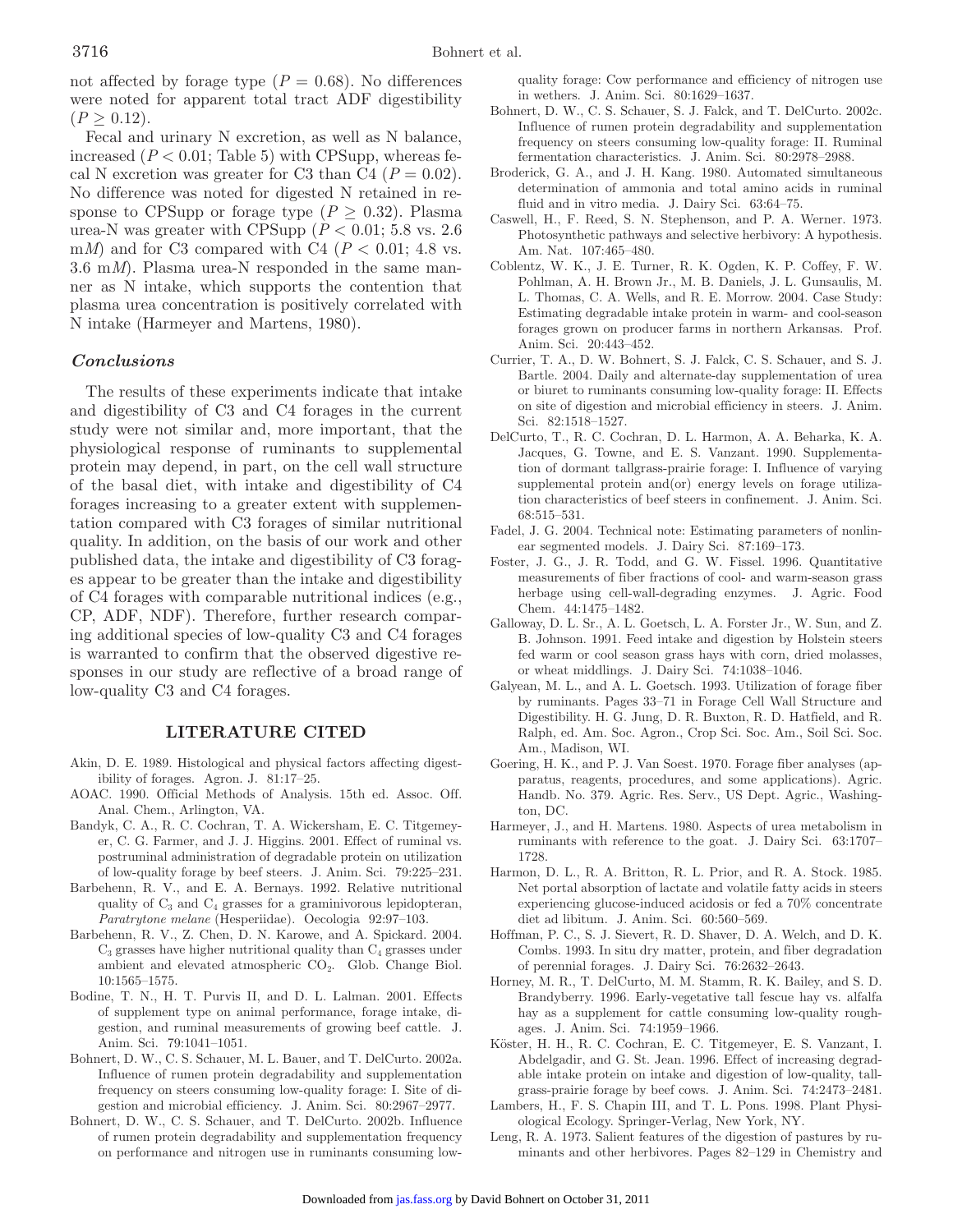Biochemistry of Herbage. G. W. Butler and R. W. Bailey, ed. Academic Press, New York, NY.

- Lintzenich, B. A., E. S. Vanzant, R. C. Cochran, J. L. Beaty, R. T. Brandt Jr., and G. St. Jean. 1995. Influence of processing supplemental alfalfa on intake and digestion of dormant bluestem-range forage by steers. J. Anim. Sci. 73:1187–1195.
- Marsh, W. H., F. Benjamin, and H. Miller. 1965. Automated and manual direct methods for determination of blood urea. Clin. Chem. 11:624–627.
- Mass, R. A., G. P. Lardy, R. J. Grant, and T. J. Klopfenstein. 1999. In situ neutral detergent insoluble nitrogen as a method for measuring forage protein degradability. J. Anim. Sci. 77:1565– 1571.
- Mathis, C. P. 2003. Protein and energy supplementation to beef cows grazing New Mexico rangelands. Circ. 564. Coop. Ext. Serv., New Mexico State University, Las Cruces.
- Mathis, C. P., R. C. Cochran, J. S. Heldt, B. C. Woods, I. E. O. Abdelgadir, K. C. Olson, E. C. Titgemeyer, and E. S. Vanzant. 2000. Effects of supplemental degradable intake protein on utilization of medium- to low-quality forages. J. Anim. Sci. 78:224–232.
- Mathis, C. P., R. C. Cochran, G. L. Stokka, J. S. Heldt, B. C. Woods, and K. C. Olson. 1999. Impacts of increasing amounts of supplemental soybean meal on intake and digestion by beef steers and performance by beef cows consuming low-quality tallgrass-prairie forage. J. Anim. Sci. 77:3156–3162.
- Mathis, C. P., R. C. Cochran, E. S. Vanzant, I. E. O. Abdelgadir, J. S. Heldt, K. C. Olson, D. E. Johnson, J. Caton, D. Faulkner, G. Horn, S. Paisley, R. Mass, K. Moore, and J. Halgerson. 2001. A collaborative study comparing an in situ protocol with single time-point enzyme assays for estimating ruminal protein degradability of different forages. Anim. Feed Sci. Technol. 93:31–42.
- McCollum, F. T., and M. L. Galyean. 1985. Influence of cottonseed meal supplementation on voluntary intake, rumen fermentation and rate of passage of prairie hay in beef steers. J. Anim. Sci. 60:570–577.
- Mertens, D. R. 1985. Factors influencing feed intake in lactating cows: From theory to application using neutral detergent fiber. Pages 1–18 in Proc. Georgia Nutr. Conf., Univ. Georgia, Athens. University of Georgia, Athens.
- Mertens, D. R. 1994. Regulation of forage intake. Page 450–493 in Forage Quality, Evaluation, and Utilization. G. C. Fahey Jr., ed. Am. Soc. Agron., Crop Sci. Soc. Am., Soil Sci. Soc. Am., Madison, WI.
- Mertens, D. R., and J. R. Loften. 1980. The effect of starch on forage fiber digestion kinetics in vitro. J. Dairy Sci. 63:1437–1446.
- Minson, D. J., and J. R. Wilson. 1994. Prediction of intake as an element of forage quality. Pages 533–563 in Forage Quality, Evaluation, and Utilization. G. C. Fahey Jr., ed. Am. Soc. Agron., Crop Sci. Soc. Am., Soil Sci. Soc. Am., Madison, WI.
- Mitchell, R. B., D. D. Redfearn, L. E. Moser, R. J. Grant, K. J. Moore, and B. H. Kirch. 1997. Relationships between in situ protein degradability and grass developmental morphology. J. Dairy Sci. 80:1143–1149.
- Moore, J. E., M. H. Brant, W. E. Kunkle, and D. I. Hopkins. 1999. Effects of supplementation on voluntary forage intake, diet digestibility, and animal performance. J. Anim. Sci. 77(Suppl. 2):122–135.
- Moore, J. E., and W. E. Kunkle. 1995. Improving forage supplementation programs for beef cattle. Pages 65–74 in Proc. 6th Annu. Florida Rumin. Nutr. Symp., University of Florida, Gainsville.
- Mullahey, J. J., S. S. Waller, K. J. Moore, L. E. Moser, and T. J. Klopfenstein. 1992. In situ ruminal protein degradation of switchgrass and smooth bromegrass. Agron. J. 84:183–188.
- NRC. 2000. Nutrient Requirements of Beef Cattle. 7th ed. Update 2000. Natl. Acad. Press, Washington, DC.
- Ørskov, E. R., and I. McDonald. 1979. The estimation of protein degradability in the rumen from incubation measurements weighted according to rate of passage. J. Agric. Sci. 92:499–503.
- Paterson, J. A., R. L. Belyea, J. P. Bowman, M. S. Kerley, and J. E. Williams. 1994. The impact of forage quality and supplementation regimen on ruminant animal intake and performance. Pages 59–114 in Forage Quality, Evaluation, and Utilization. G. C. Fahey Jr., ed. Am. Soc. Agron., Crop Sci. Soc. Am., Soil Sci. Soc. Am., Madison, WI.
- Raun, N. S., and W. Burroughs. 1962. Suction strainer technique in obtaining rumen fluid samples from intact lambs. J. Anim. Sci. 21:454–457.
- Rees, M. C., and D. A. Little. 1980. Differences between sheep and cattle in digestibility, voluntary intake and retention time in the rumen of three tropical grasses. J. Agric. Sci. (Camb.) 94:483–485.
- Reid, R. L., G. A. Jung, J. M. Cox-Ganser, B. F. Rybeck, and E. C. Townsend. 1990. Comparative utilization of warm- and cool-season forages by cattle, sheep and goats. J. Anim. Sci. 68:2986–2994.
- Reid, R. L., G. A. Jung, and W. V. Thayne. 1988. Relationships between nutritive quality and fiber components of cool season and warm season forages: A retrospective study. J. Anim. Sci. 66:1275–1291.
- Robertson, J. B., and P. J. Van Soest. 1981. The detergent system of analyses and its application to human foods. Pages 123–158 in The Analysis of Dietary Fiber. W. P. T. James and O. Theander, ed. Marcel Dekker, New York, NY.
- Satter, L. D., and L. L. Slyter. 1974. Effect of ammonia concentration on rumen microbial protein production in vitro. Br. J. Nutr. 32:199–208.
- Slyter, L. L., L. D. Satter, and D. A. Dinius. 1979. Effect of ruminal ammonia concentration on nitrogen utilization by steers. J. Anim. Sci. 48:906–912.
- Turner, H. A., and T. DelCurto. 1991. Nutritional and managerial considerations for range beef cattle production. Vet. Clin. North Am. Food Anim. Pract. 7:95–125.
- Udén, P., P. E. Colucci, and P. J. Van Soest. 1980. Investigation of chromium, cerium, and cobalt as markers in digesta. Rate of passage studies. J. Sci. Food Agric. 31:625–632.
- Van Soest, P. J. 1982. The kinetics of digestion. Pages 211–229 in Nutritional Ecology of the Ruminant. P. J. Van Soest, ed. Cornell Univ. Press, Ithaca, NY.
- Warner, A. C. I., and B. D. Stacy. 1968. The fate of water in the rumen. I. A critical appraisal of the use of soluble markers. Br. J. Nutr. 22:369–387.
- Weder, C. E., T. DelCurto, T. Svejcar, J. R. Jaeger, and R. K. Bailey. 1999. Influence of supplemental alfalfa quality on the intake, use, and subsequent performance of beef cattle consuming low-quality roughages. J. Anim. Sci. 77:1266–1276.
- Wenick, J. J., T. Svejcar, and R. Angell. 2008. The effect of grazing duration on forage quality and production of meadow foxtail. Can. J. Plant Sci. 88:85–92.
- Wilson, J. R., R. H. Brown, and W. R. Windham. 1983. Influence of leaf anatomy on the dry matter digestibility of  $C_3$ ,  $C_4$ , and  $C_3$ / C4 intermediate types of *Panicum* species. Crop Sci. 23:141– 146.
- Yokoyama, M. T., and K. A. Johnson. 1988. Microbiology of the rumen and intestine. Pages 125–144 in The Ruminant Animal. D. C. Church, ed. Simon and Schuster, New York, NY.